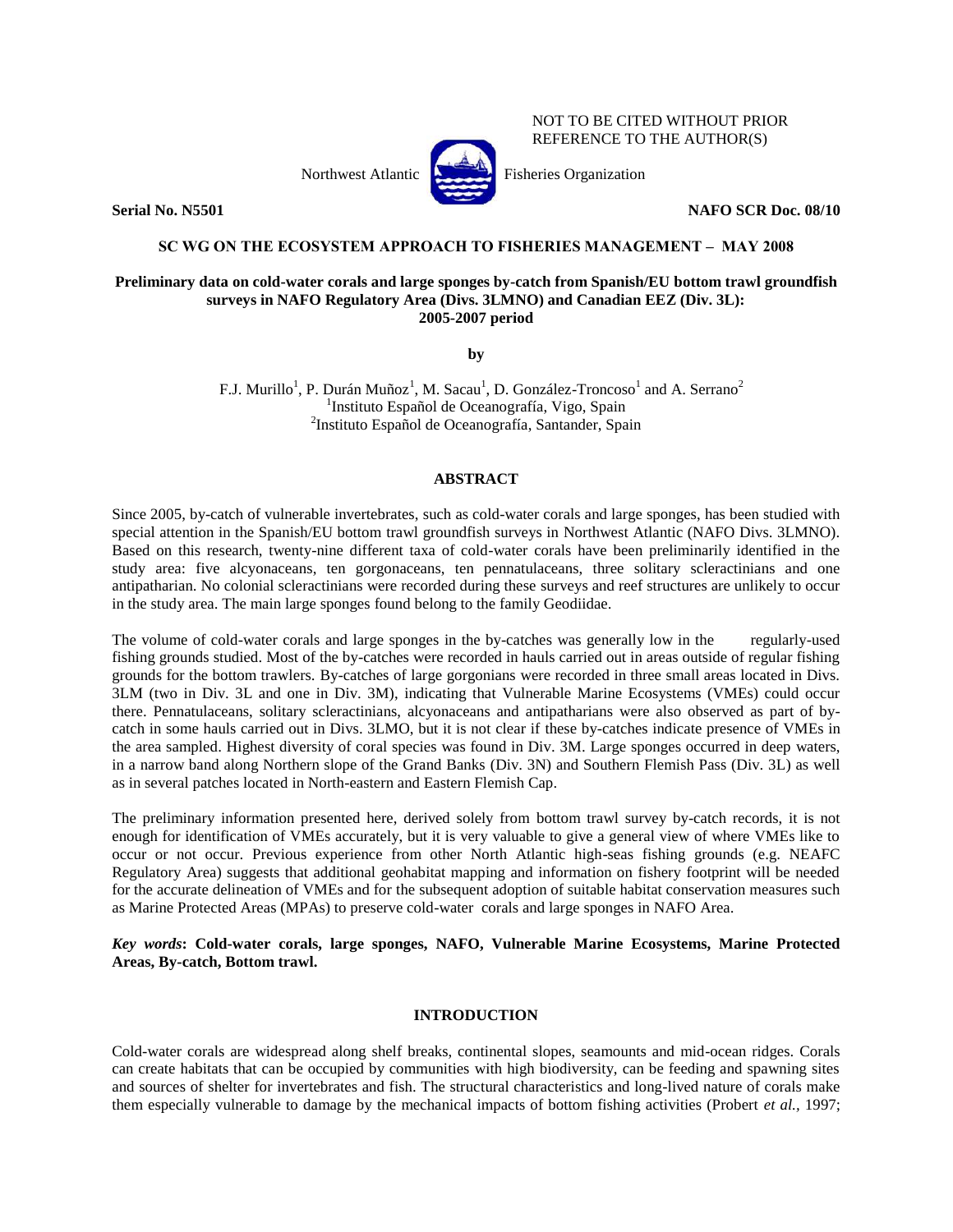Phillipart, 1998; Freiwald *et al*., 2004). As well as cold-water corals, large sponges, particularly Demospongiae and Hexactinellidae, have an important role like habitat-forming organisms (Klitgaard and Tendal 2004) and are vulnerable to trawling (Freese 2001).

Cold-water coral ecosystems are not exclusively the domain of stony corals. Soft coral ecosystems, the so-called coral gardens, are relatively dense aggregations of colonies or individuals of one or more coral species, supporting a rich associated fauna of benthic and epibenthic species. Coral gardens can occur on a wide range of soft and hard seabed substrata (ICES, 2007).

The most Vulnerable Marine Ecosystems (VMEs) are ones that are both easily disturbed and are very slow to recover, or may never recover. Vulnerable ecosystem features may be physically or functionally fragile. According with this definition (FAO, 2008a), and taking into account their three-dimensionally complex and fragile structure easy to disturb, their slow growth and slow recovery, cold-water coral and large sponges ecosystems are considered VMEs.

Marine protected areas (MPAs) are used to safeguard regions where cold-water corals or large sponges form VMEs and to protect them to the adverse impacts of bottom fishing. MPAs are a tool, not an end in themselves. They are essential in order to protect marine biodiversity and achieve sustainable fisheries (Laffoley, 2006).

Following the United Nations General Assembly Resolutions (UNGA, 2005; UNGA, 2007), several management measures in order to protect vulnerable ecosystems in the high seas, such as MPAs, are being implemented by Regional Fisheries Management Organizations (NAFO, 2006; NAFO, 2007; NEAFC, 2007; NEAFC, 2008).

In Northwest Atlantic, the distribution of cold-water corals have been studied by different authors (Mortensen and Mortensen, 2004; Gass and Willison, 2005; Mortensen *et al*., 2006; Edinger *et al*., 2007), but there are some existing gaps in NAFO Regulatory Area (Divs. 3LMNO) which are partially covered by Spanish/EU annual groundfish surveys.

In this paper, we present a compilation of preliminary information on the distribution and biomass of cold-water corals and large sponges in NAFO Regulatory Area (Divs. 3LMNO) and Canadian EEZ (Div. 3L), based on bycatch data from 2005-2007 bottom trawl Spanish/EU groundfish surveys, in order to make this data available to the NAFO-WGEA.

## **MATERIAL AND METHODS**

Spanish Institute of Oceanography (IEO) conducts annual groundfish bottom trawl surveys in NAFO Regulatory Area (Divs. 3LMNO). Surveys in Div. 3M are carried out in collaboration with Spanish (IIM, AZTI) and Portuguese (IPIMAR) institutes (EU Survey). The general purpose of these surveys is to determine the distribution, biomass and abundance of main commercial groundfish species. Moreover, since 2005, vulnerable invertebrate by-catch, such as cold-water corals and large sponges, has been studied. Three different annual surveys are carried out in NAFO Regulatory Area (NRA):

- **Platuxa survey** (Divs. 3NO) began in 1995 and covers the "Tail" of the Grand Banks of Newfoundland between 40 and 1500 m depth;
- **Flemish Cap EU survey** (Div. 3M) began in 1988 and covers all the Flemish Cap, between 130 and 740 m depth since 1988 until 2003 and between 130 and 1450 m depth since 2004;
- **Fletán Negro survey** (Div. 3L) began in 2003 and covers the "Nose" of the Grand Banks of Newfoundland  $\bullet$ and the Flemish Pass between 110 and 1450 m depth.

In 2007 a new survey for Div. 3L (**Canada EEZ survey)** was carried out by Spain within Canadian EEZ.

All of these surveys were carried out between spring and summer, using a random-stratified sampling design with standardized 30-minutes tows and vessel speed of 3 knots (Casas and Teruel, 2006; González-Troncoso *et al*., 2006a; González-Troncoso *et al*., 2006b; González *et al*., 2007). Since 2003, all of them were on board of the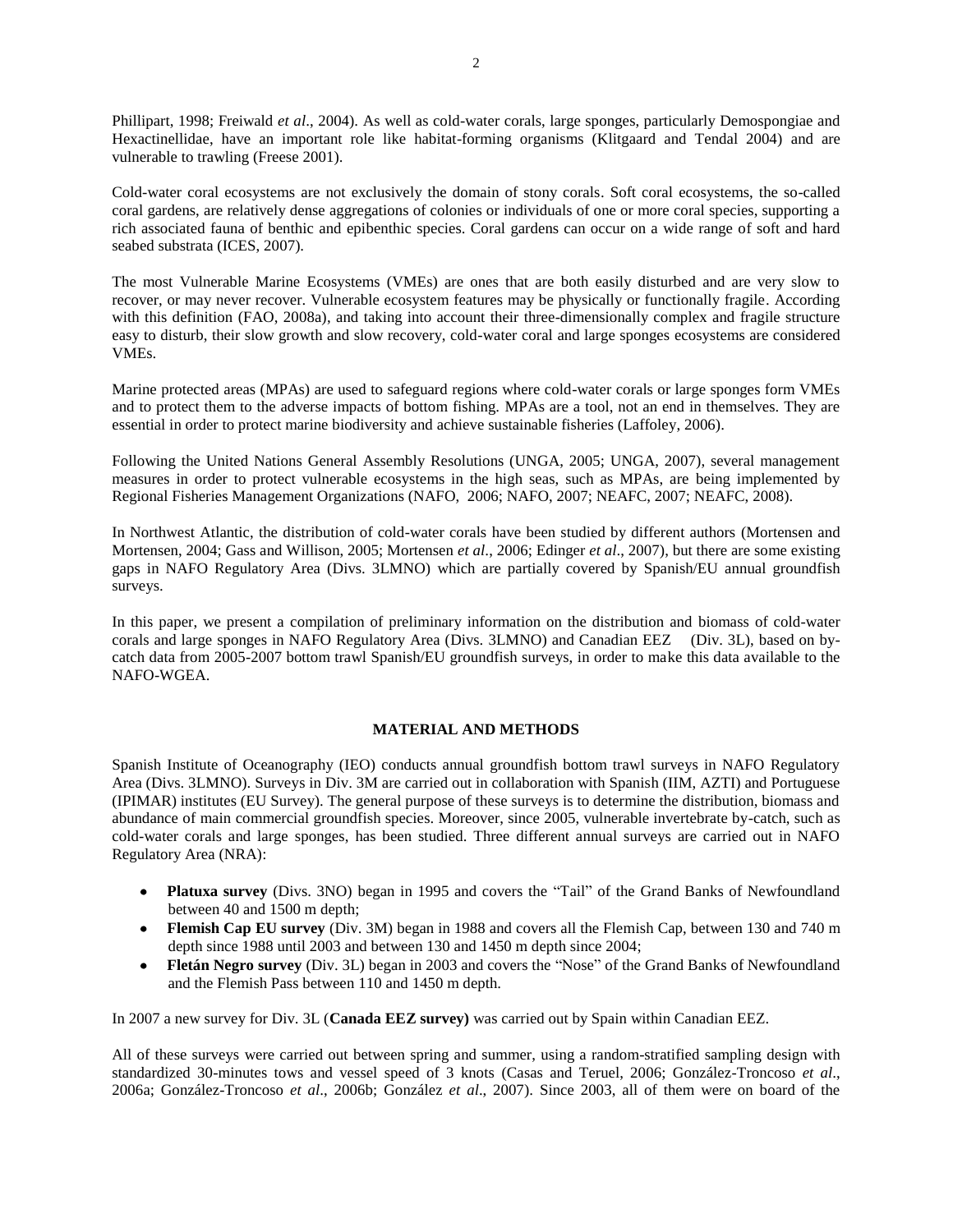Spanish *R/V Vizconde de Eza.* A *"Campelen 1800"* bottom trawl gear was used in Divs. 3LNO, whereas a *"Lofoten"* bottom trawl gear was used in Div. 3M.

By-catch data from the surveys undertaken in NAFO Regulatory Area (Divs. 3LMNO) and Canadian EEZ (Div. 3L) during 2005-2007 period are analyzed in this paper. A total number of 910 bottom trawl hauls were studied in the area and period considered (Figure 1). For Divs. 3NO, 349 hauls were analyzed in the three year study period (2005- 2007). For Div. 3M, 340 hauls were analyzed (2006-2007). For Div. 3L, 199 hauls were studied (2006-2007). Finally, 22 hauls carried out within Canadian waters in 2007 (Div. 3L) were examined.

In 2005, in 3NO survey and 2006-2007 3LMNO surveys, corals and sponges caught as by-catch were identified in general groups, weighted (the biomass of massive sponge by-catches was extrapolated from samples or estimated visually, based on the observation of the volume of the codend) and recorded by scientific staff on board, and some samples were preserved to posterior studies. Additionally, under the IEO-ECOVUL/ARPA interdisciplinary project, a more detailed invertebrate sampling was made during the 2007 surveys in Divs. 3NO and 3M, and corals and sponges were preserved as vouchers for subsequent definitive identification in the laboratory. These works have not still been concluded.

In order to show all the data at the same taxonomic level, we have grouped all the cold-water corals in five orders: Alcyonacea, Gorgonacea, Pennatulacea, Antipatharia and Scleractinia. Coral samples obtained in 2007 and photographs made in 2005 and 2006 were used to know the main coral species of each group. Different species of large Demospongiae were grouped like "large sponges".

Maps of distribution and biomass of cold-water corals and large sponges are presented in this paper, based on bycatch data from surveys. The location of the coral/sponge records was assigned to the start position of the survey fishing hauls. The size of the symbols (dots) represents the biomass obtained in the hauls. The maps of large sponges present the records bigger than 50 kg/haul (one box per haul approximately). Note that the scale is not the same in all the maps.

The effort data (NAFO observers) corresponding to the bottom trawl Spanish Greenland halibut fishery (González-Troncoso *et al.*, 2007) in NAFO Regulatory Area (Divs. 3LMNO) was analyzed for period 2001-2006 (Figure 2). This is a high-seas deep-sea fishery. For this reason, effort information to depths upper 700 meters, from NAFO observers on board commercial trawlers targeting Greenland halibut, was used for this analysis. There are two others fisheries in the NRA, torny skate fishery and shrimp fishery, both developed in shallow depths of Divs. 3NO and Divs. 3LM respectively (Del Río *et al*., 2003; Casas, 2007), but in these areas, the records of cold-water corals and large sponges by-catches from surveys, were scarce. The coverage of NAFO observers is almost the 100% for the Spanish fleet (it is like a census). For these data, we calculated the percentage of the effort per each rectangle as the percentage of the effort in this rectangle divided for the total effort in all the area, for the study period. Data were checked for consistency, corrected and later converted into an ArcMap compatible format. A planar reference system was used in order to obtain data that could be used and analyzed within the GIS. The analysis was performed per 0.2 x 0.2 degrees rectangles. All the geographical databases were referenced to the WGS84. Moreover, bathymetric curves were exported as shapefiles (ArcMap format) from GEBCO Digital Atlas.

## **PRELIMINARY RESULTS**

### **Cold-water corals**

At least twenty-nine different taxa of cold-water corals have been preliminarily identified in this study (Table 1): five alcyonaceans; ten gorgonaceans; ten pennatulaceans; three solitary scleractinians and one antipatharian. No colonial scleractinians were found in the by-catch. At present, reef structures are unlikely to occur in the survey area. Cold-water corals were recorded as part of the by-catch in 627 of the hauls (69 % of the total hauls conducted), mainly between 600 and 1100 m. In the remaining 31 % of the hauls, no cold-water corals were found.

The volume of cold-water corals recorded in the by-catches was generally low in the regularly-used fishing grounds.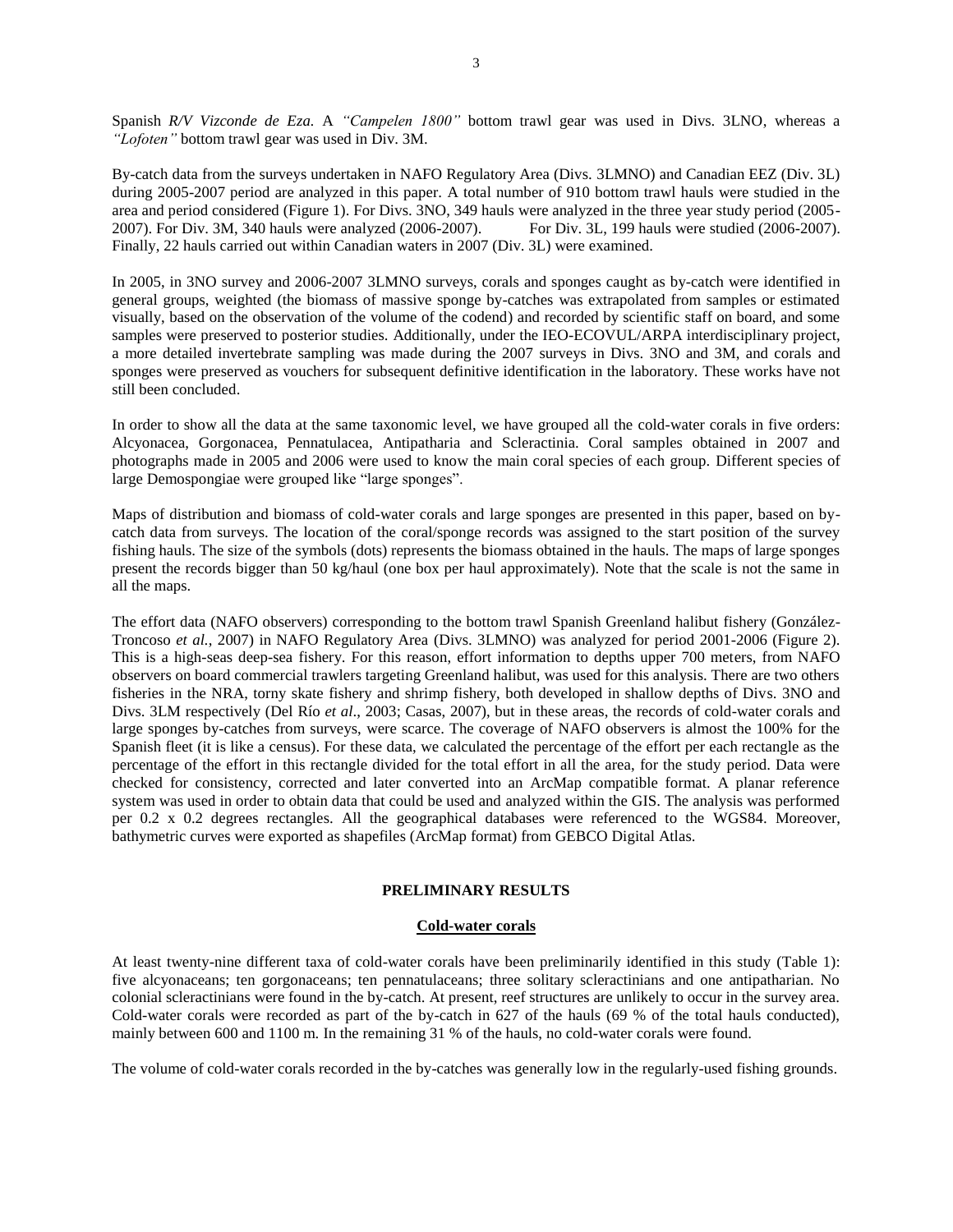The footprint of the Spanish Greenland halibut fishery (González-Troncoso *et al.*, 2007) for period 2001-2006 is illustrated in map of Figure 2. This map allows us to obtain a general view of the areas of the whole zone studied where the effort of the commercial vessels is higher. For more details on the evolution of the fishing effort distribution along this period, see Figure 3 (from González-Troncoso *et al.,* 2007). This figure suggests that the location of main regularly-used fishing areas were quite constant along this period. Superposing the relevant information on cold-water corals by-catches from groundfish surveys, it is clear that most of the by-catches of coldwater corals, particularly large gorgonians, were recorded in areas outside regular fishing grounds (Figure 4).

#### **Alcyonaceans**

Alcyonaceans were the most common cold-water corals in the area, and occurred in 58 % of the hauls. They were quite spread along all the area studied (Figure 5), predominated in the shelf break between 500 and 1000 m depth, due the presence of *Duva florida* and in lesser extent *Anthomastus grandiflorus* and some organisms belonging to family Nephtheidae. Main by-catch of alcyonaceans was recorded in the North of Flemish Cap, around 600-700 m depth, where a few hauls with 21, 10, 7 and 6 kg of alcyonaceans were observed. Moreover, in the shallower part (less than 200 m depth) of Flemish Cap, *Duva florida* was found in the by-catches reaching 10 kg in one haul.

#### **Pennatulaceans**

Pennatulaceans (sea pens) occurred in 36 % of the hauls, mainly in the North part of Flemish Cap in a narrow band along the curve of this bank, in the 500-1200 m depth strata, and in an area in Div. 3O (Figure 6), especially in one haul carried out at 1020 m depth, closely to the Canadian EEZ and next to the area protected in 2007 (NAFO, 2007) where 5.5 kg of different pennatulaceans were recorded. The main species found were *Anthoptilum* sp, *Pennatula phosphorea* and *Halipteris* sp.

### **Solitary scleractinians**

Solitary scleractinians (cup corals) occurred in 145 hauls (14 %) and showed a similar distribution (Figure 7) to that of presented by pennatulaceans. The highest by-catches of cup corals (11 kg) were recorded in Div. 3O, at the haul above mentioned (where pennatulaceans were found), and in another haul, close to this one, at 1028 m depth (2) kg). The main species found was *Flabellum alabastrum*. Other solitary scleractinians, like *Vaughanella* cf. *margaritata* or some species of Caryophylliidae were also recorded in a few hauls in Div. 3L.

### **Gorgonaceans**

Gorgonaceans (sea fans) occurred in 14 % of the hauls. In relation with the structure-forming possibility, they were separated in two groups - small and large gorgonians – following similar criteria that used by Edinger *et al*. (2007).

As small gorgonians we have grouped *Acanella arbuscula*, *Radicipes gracilis*, *Anthothela grandiflora* and *Swiftia* sp. The by-catches of small gorgonians were not very important and were distributed with a similar pattern as pennatulaceans, cup corals and antipatharians (Figure 8).

Belonging to large gorgonians group, we have included organisms with an important structure-forming role, like *Paragorgia arborea*, *Primnoa resedaeformis*, *Paramuricea* sp, *Keratoisis ornata* and *Acanthogorgia armata*. Despite this group of organisms was not wide distributed in the study area, important by-catches were recorded in three small areas, two in Div. 3L (both Canadian EEZ and NAFO Regulatory Area) and another in Div. 3M (Figure 9).

The greatest biomass of deep-water gorgonian corals was found at the South part of Flemish Pass (zone mentioned as "A" in the map of Figure 10), between 1200 and 1300 m depth, where by-catch of *Keratoisis ornata* was recorded in two hauls (68.6 kg and 12.6 kg in each of them) and big basal pieces of *Paragorgia arborea*, reaching more than 1 m length, were recorded in other haul.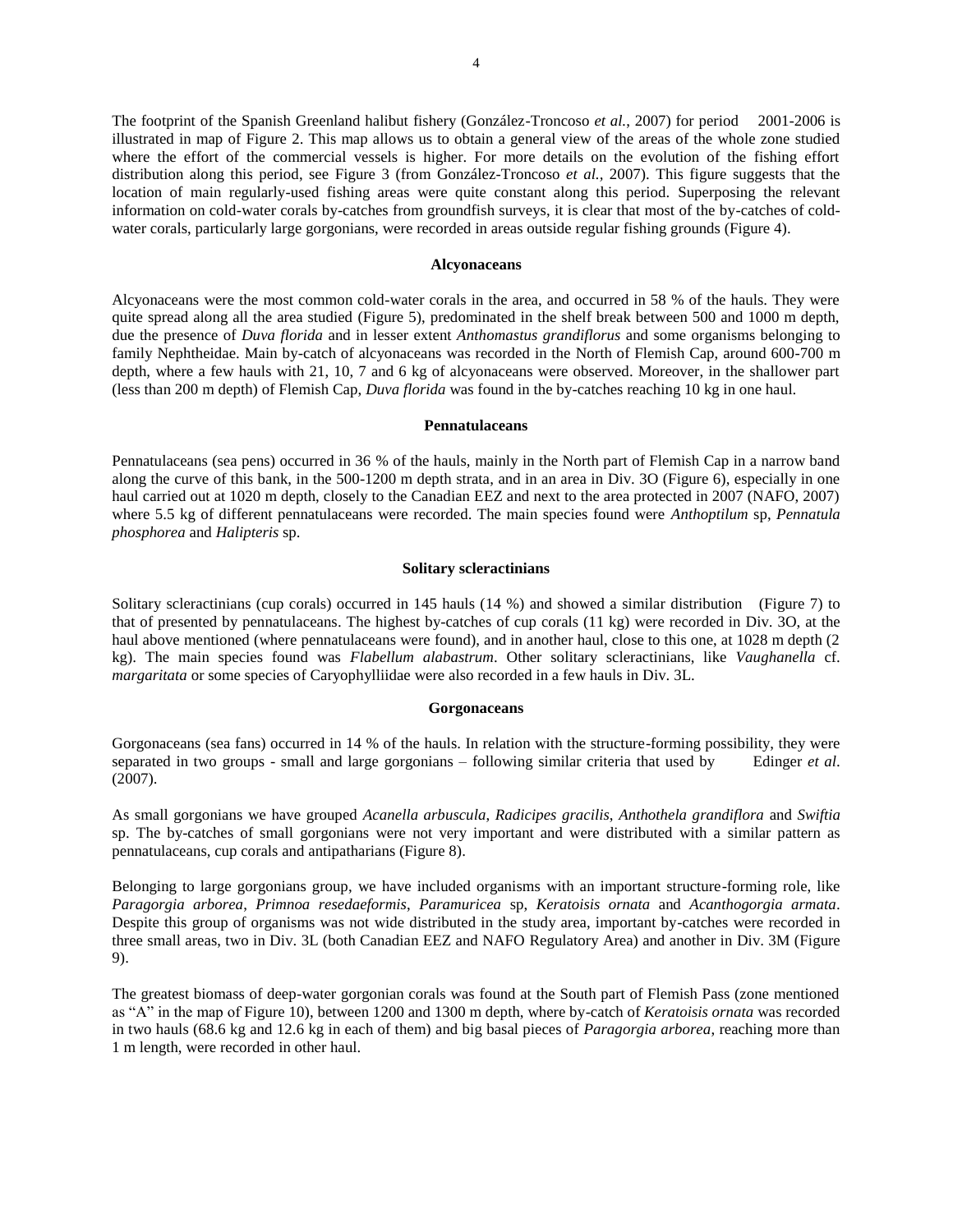A second area (zone mentioned as "B" in the map of Figure 10) is localized inside of Canadian EEZ (Div. 3L) around 700 m depth, where great amount of different gorgonians species (*Paragorgia arborea*, *Primnoa resedaeformis* and *Paramuricea* sp) were recorded as by-catch in one single haul (66.2 kg).

At the Southeast part of the Flemish Cap, by-catch of gorgonians was lesser than zones "A" and "B", but there is another small zone (mentioned as "C" in the map of Figure 10), where big colonies of *Paragorgia arborea* and *Paramuricea* sp (1 m total length approximately), occurred in three hauls consecutives.

### **Antipatharians**

Antipatharians (black corals) were the less important corals in terms of biomass values. They were presented in low by-catches along Divs. 3LM (Figure 11), following a similar distribution to that of presented by pennatulaceans and solitary scleractinians, despite of they dwell on hard bottoms, whereas pennatulaceans and solitary scleractinians, like *Flabellum* sp, dwell on soft bottoms.

### **Notes on biodiversity**

The Flemish Cap (Div. 3M) appears to support the highest diversity of coral species (Table 1), where 24 different species were recorded, followed by Div. 3L, with 20 coral species recorded.

Despite of the small area prospected in Div. 3O, by-catches of pennatulaceans and cup corals were recorded between 600 and 1000 m depth, showing the same coral species number (12) than the number recorded for Div. 3N.

Inside of Canadian EEZ (Div. 3L) only 22 hauls were made during the study period, but great by-catches of gorgonians and other corals were recorded in all of the hauls conducted, showing high diversity (11 different species).

### **Large sponges**

Large sponges were recorded as part of the by-catch in 35 of the hauls (3.8 % of the total hauls conducted), mainly between 1000 and 1500 m depth. In the remaining 96.2 % of the hauls, no large sponges were found.

Large sponges occurred in deep waters, in a narrow band along Northern slope of the Grand Banks (Div. 3N) and Southern Flemish Pass (Div. 3L) as well as in several patches located in Eastern Flemish Cap (Figure 12). The highest by-catches of large sponges were recorded in three hauls located at the Southeast of Flemish Cap (zone mentioned as "S" in the map of Figure 13) around 1000 m depth (5000, 2200 and 1030 kg approximately in each of them; estimated weight).

The volume recorded in the by-catches was generally low in the regularly-used fishing grounds. Most of the sponges by-catches were recorded in hauls carried out in areas outside of regular fishing grounds (Figure 13).

The main species forming these sponges aggregations belong to the family Geodiidae.

## **DISCUSSION**

### **Colonial scleractinians in the study area (NAFO Divs. 3LMNO)**

No colonial scleractinians were recorded as by-catch during the three year period analyzed. Taking into account the large coverage of the surveys analyzed, this null report suggests that substantial reef structures or complexes are unlikely to occur in the study area. This observation is coincident with the update maps of structural habitats compiled in 2008 by the ICES-NAFO WGDEC (see ICES-NAFO 2008). In these maps, colonial scleractinians were absent in the Gand Banks, Flemish Pass and Flemish Cap Areas.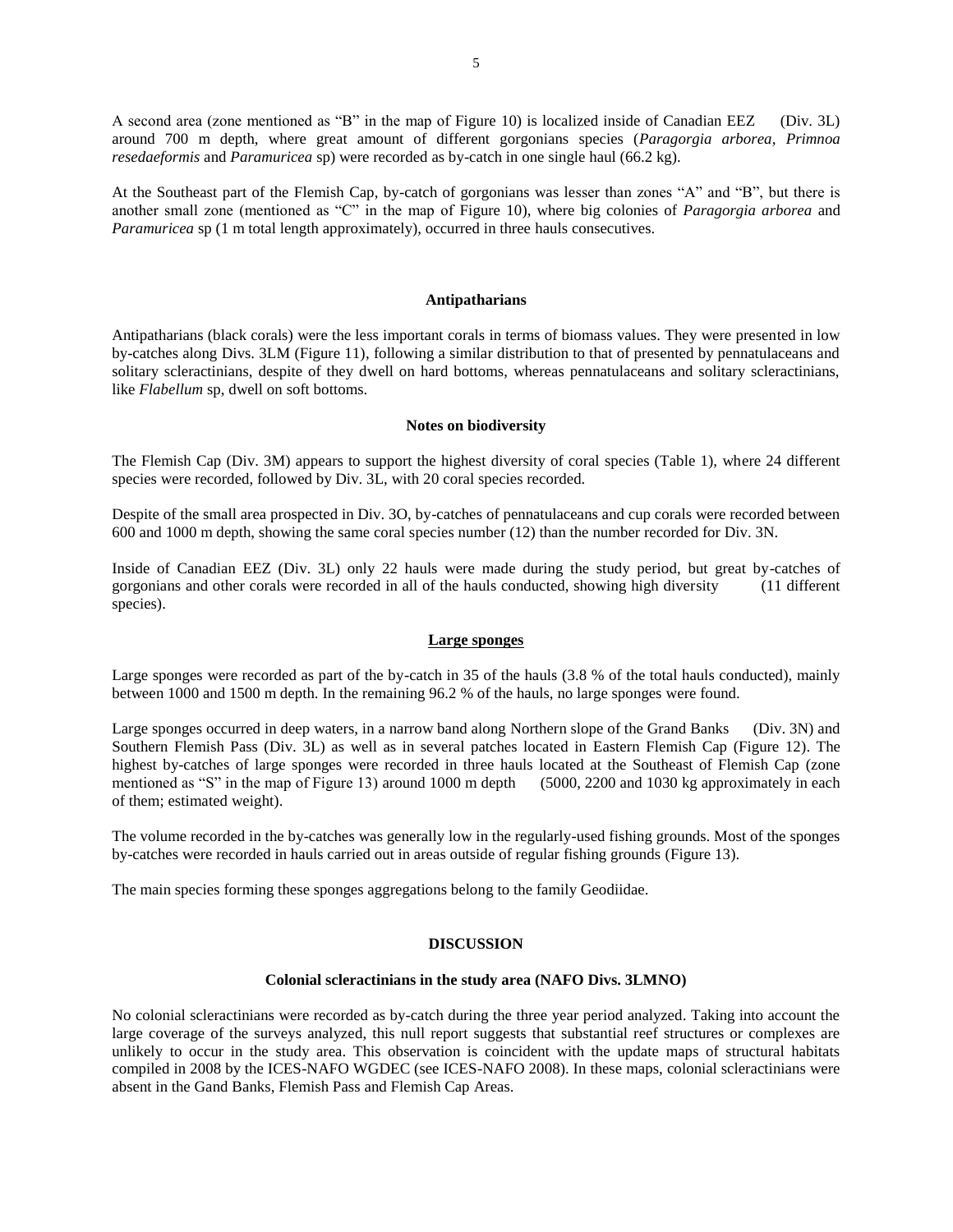# **Large gorgonians in NAFO Divs. 3LM**

The current scientific information on the occurrence of non-reefal corals, such as large gorgonians, in NAFO Area is patchy and derived from different sources (ICES-NAFO, 2008). Large gorgonians are very important like structuring-habitat and joined to their size, longevity and the vulnerability to physical damage, these habitats likely constitute Vulnerable Marine Ecosystems (VMEs).

The results derived from Spanish/EU surveys have allowed the identification of at least three small areas in the region of study, where large gorgonians were recorded as part of the by-catch in bottom trawl survey hauls (Figure 9 and 10).

Some of these areas have already been mentioned in the literature, but either protection measure or better research has been carried out since then. The area inside of Canadian EEZ (Div. 3L) fits in with those found by Gass and Willison (2005) and Edinger *et al.* (2007); and the area at the South of Flemish Pass (Div. 3M) fits in with those mentioned by Edinger *et al.* (2007) and ICES-NAFO (2008). However, is the first time that corals records at Southeast of Flemish Cap (Div. 3M) are published.

Moreover, based on the available fisheries information (Kulka and Pitcher, 2001; González-Troncoso *et al.,* 2007), it seems that these areas are not being subjected to intense bottom trawl fishing (Figure 10), that could indicate that at present they are not suitable for bottom trawling or are not worthwhile for the fishery (although they could be suitable in the future) and for this reason it is expected that the habitats have not been strongly affected by fishing.

## **Other cold-water corals in NAFO Divs. 3LMO**

Pennatulaceans, solitary scleractinians, alcyonaceans, antipatharians and small gorgonians were also recorded as part of by-catch in the study area.

Quantification of the in situ density of coral by-catch in fishing gear is not possible due to technical or operational restrictions and qualitative or semi-quantitative approach seem to be more appropriated (ICES, 2007).

There are not any international accepted criteria to indicate VMEs presence based on by-catch. Rogers *et al.* (2008) give quantities of corals by-catch from different types of fishing gear that may be associated with the existence of VMEs. They propose these criteria as an indication of the sorts of factors that should be considered when RFMOs or management agencies discuss how to define a significant encounter with a VME in their area of jurisdiction.

Following a semi-quantitative approach, a few hauls (one located in Div. 3O, six in Div. 3L and nine in Div. 3M) where important coral by-catch and different coral groups were recorded have been illustrated in Figure 14, but it is not clear if these by-catches indicate presence of VMEs in the area sampled.

The fact of finding pennatulaceans, solitary scleractinians and some representatives of bamboo corals (family Isididae) closed to antipatharians, typical of soft bottom and hard bottom, respectively (ICES, 2007), seems point out the coexistence of soft and hard bottom at the same area or close enough to be swept by the gear at the same haul or during consecutives hauls.

As well as areas where large gorgonians were found, these areas seem that not being subjected to intense bottom trawl fishing and for this reason it is expected that the habitats have not been strongly affected by fishing.

### **Large sponges**

Despite the role of large sponges as habitat-forming structures and their vulnerability, sponge-dominated biotopes (sponge grounds) have not been well investigated in NAFO Area (ICES-NAFO 2008). Large sponges mass occurrence was recorded as part of the by-catch in six survey stations located in Eastern Flemish Cap. The large bycatches could indicate presence of sponge grounds in the area, but additional research is needed to identify this possible sponge-dominated habitat.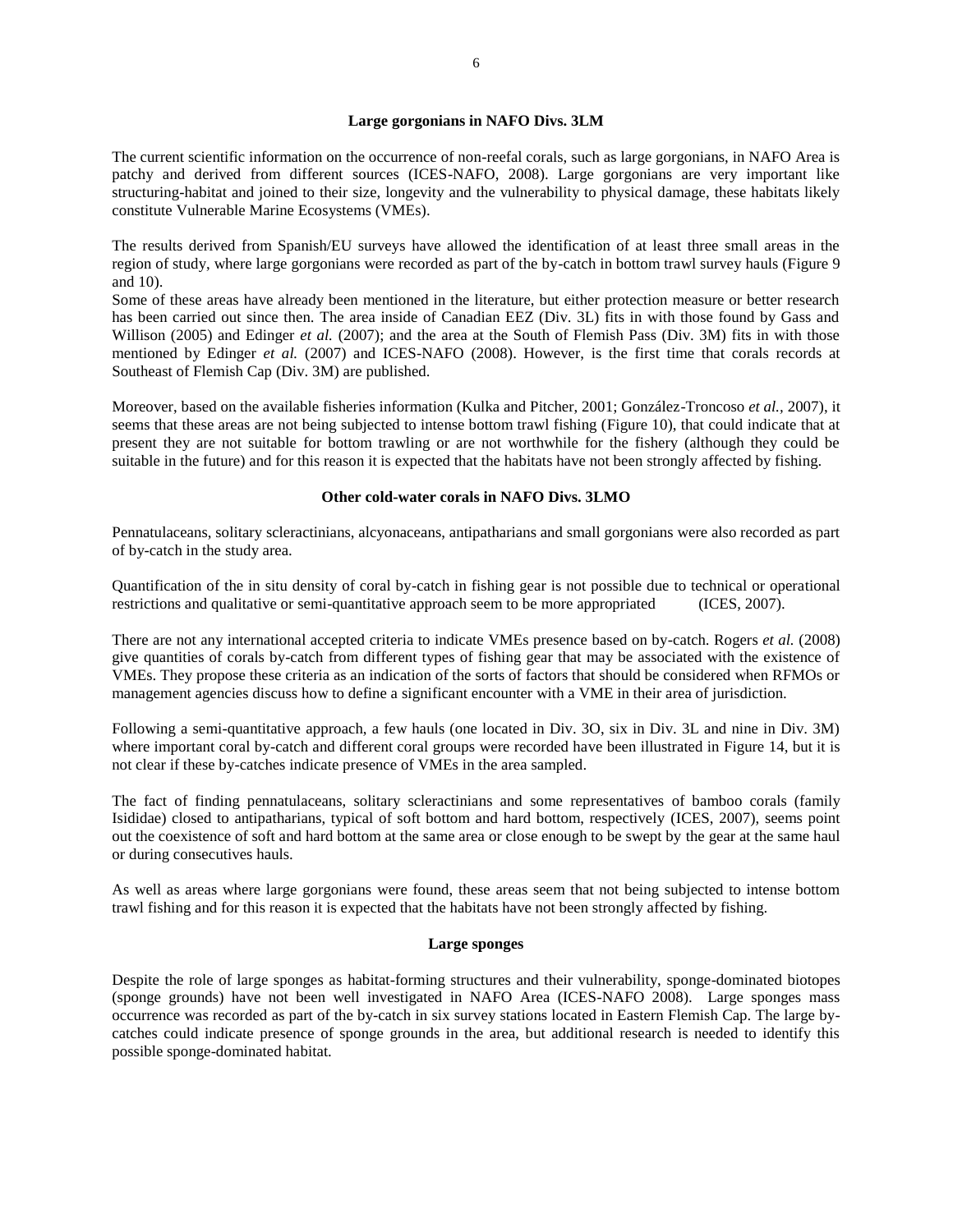## **Resolution of available data**

The use of vulnerable organisms by-catch information has a lot of limitations (Durán Muñoz *et al*., 2008a) when studying continental slope fisheries (the case of seamount fisheries is very different, due the short duration of the hauls and the geographical characteristics of the seamount: see Murillo *et al.,* 2008). Using by-catch information solely, particularly in commercial fisheries, the coral/sponge presence could be assigned to geographic locations very far away from where they occur (because the distance from the start to the end of the trawls and the extension of the swept area by the gear) or important coral and large sponges sites could be ignored. Organisms that are killed on the seabed may not be retained by the gear or may be destroyed and lost from the gear before it is returned to the deck of the vessel, resulting in underestimates of by-catch and ultimately in the interaction of the gear with VMEs. Thus a lack of by-catch of species that comprise VMEs is not definitive evidence that they are not present in an area that is fished (Rogers *et al*., 2008).

But when the by-catches are analyzed using available interdisciplinary high resolution data (superposing multibeam echosounder, dredge, visual ground truthing and other relevant data layers), complemented with information on fishery footprint, it is possible to identify accurately the location of VMEs and to delineate the appropriate closed area in order to protect the habitats.

This seems that without a properly planned habitat mapping exercise (e.g. multibeam survey, complemented with other relevant interdisciplinary data) it is very difficult, if not impossible, to provide a true picture of the distribution of VMEs, such as cold-water corals and large sponges. Only with these mapping data, the distribution of VMEs can be determined (ICES, 2005).

## **Identifying priority areas for interdisciplinary surveys**

Dedicated surveys for identification of VMEs (Durán Muñoz *et al*., 2008b; ICES-NAFO, 2008) have been carried out successfully in the North Atlantic (e.g. Hatton Bank, NEAFC Regulatory Area) in order to produce advice on MPAs. A similar approach, using interdisciplinary methodology (multibeam survey, very high resolution seismic profiles and biological survey in the form of trawls, dredges, box corer or visual ground truthing), complemented with fishery data studies is needed in NAFO waters in order to produce advice for implement the 2006 UNGA resolution 61/105.

It is recognized that such interdisciplinary approach (Durán Muñoz *et al.*, 2007; Serrano *et al*., 2005) is appropriate when studying the interactions between fisheries and habitats (FAO, 2008b). The utility of this method was also presented and discussed by scientists from both DFO and IEO during the Spain-Canada Workshop on Surveys in February 2008. It was concluded that such interdisciplinary research in the NAFO Regulatory Area would be extremely valuable for identification of VMEs.

The analysis of by-catch data from Spanish/EU conventional groundfish surveys, allow selecting priority areas for interdisciplinary surveys (Figure 15) in the NAFO waters (Divs. 3LMNO). Such priority areas are the following:

- 1) South part of Flemish Pass (Div. 3L) between 800 and 1500 m depth
- 2) North-east part of the slope of Grand Banks in Div. 3N, between 1000 and 1500 m depth
- 3) Eastern part of Flemish Cap (Div. 3M) between 500 and 1500 m depth
- 4) Northeastern part of Flemish Cap (Div. 3M) between 500 and 1500 m depth
- 5) Regulatory Area of Div. 3O, close to Canadian EEZ
- 6) Inside Canadian EEZ (Div. 3L)

It is important to note that surveys for areas 1 and 3 have especial interest, due the records of gorgonians and large sponges. Area 6 is also very interesting due to large gorgonians presence.

Moreover, the Flemish Pass and part of the Regulatory Area of Div. 3O (where priority survey areas 1 and 5 were identified, respectively) have been commented by the ICES-NAFO WG on Deep Water Ecology (ICES-NAFO 2008) in relation with the possibilities to refine the advice for closed areas. For this reason positions of commercial hauls for Greenland halibut fishery (2001-2006) and survey by-catch (2005-2007) of cold-water corals (total coldwater corals per haul) and large sponges ( $>50$  kg per haul) are analyzed with detail for these areas.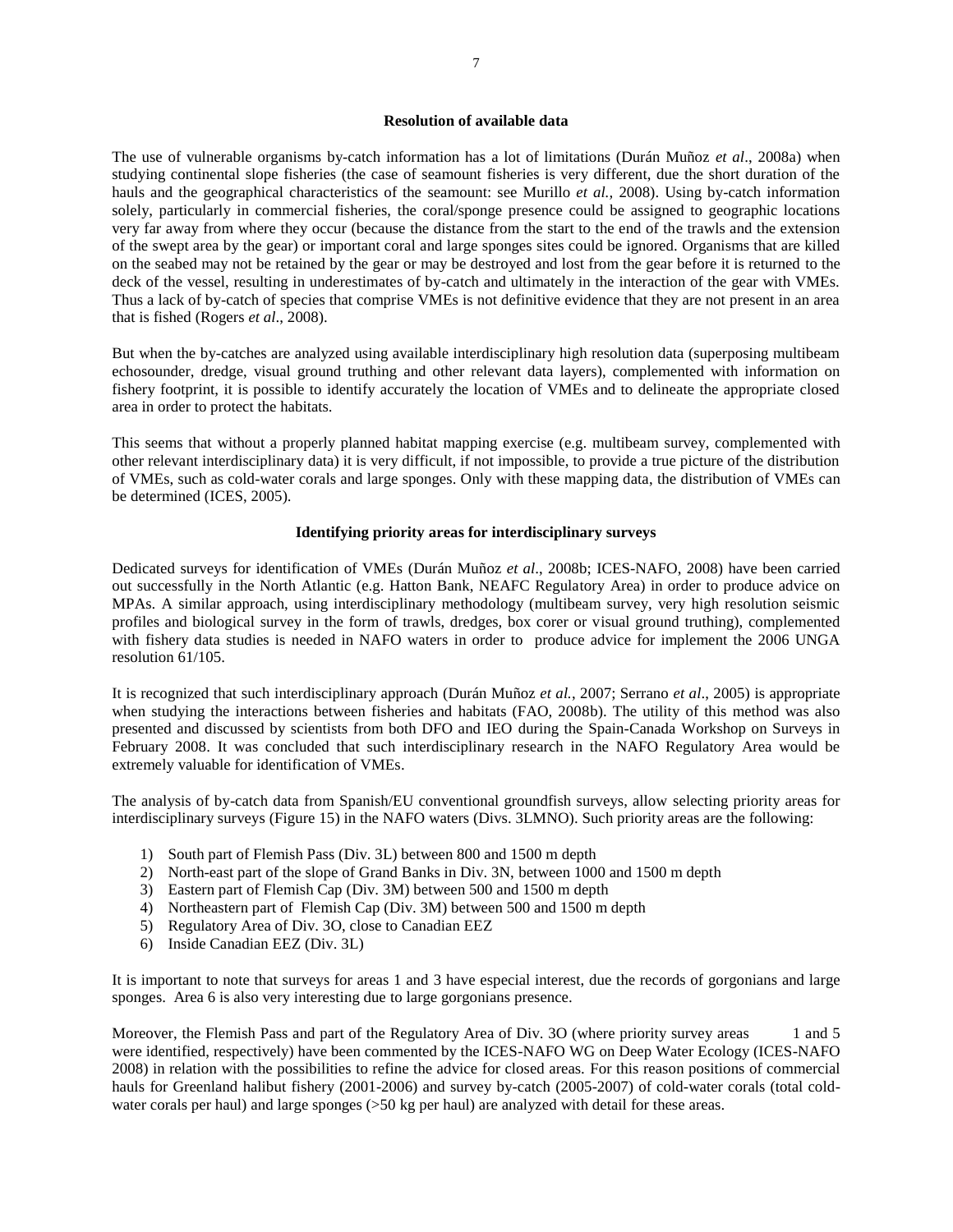The Flemish Pass map (Figure 16) shows that main by-catches from surveys occurred in the South part of the Pass, in non-regularly used fishing grounds, in a deep-water narrow zone located between two important fishing areas. In the North, the by-catches were scarce. In the case of Div. 3O (Greenland halibut fishery), the map (Figure 17) shows a similar pattern, with most of by-catches located in non-regularly used fishing grounds.

In both cases, survey by-catches of corals and large sponges were scarce in the Greenland halibut regular fishing areas.

# **CONCLUSIONS AND RECOMMENDATIONS**

- No colonial scleractinians were recorded as by-catch during the surveys analyzed, and therefore, reef structures are unlikely to occur in the study area.
- The volume of cold-water corals and large sponges recorded in the by-catches was generally low in the regularly-used fishing grounds studied. Most of the by-catches were recorded in hauls carried out in areas outside of regular fishing grounds for the bottom trawlers.
- The results presented here have allowed the identification of at least three small areas in the region of study, where large gorgonians were recorded as part of the by-catch in bottom trawl survey hauls. These areas could constitute VMEs. Pennatulaceans, solitary scleractinians, alcyonaceans and antipatharians were also observed as part of by-catch in some hauls, but it is not clear if these by-catches indicate presence of VMEs in the area sampled.
- Large sponges mass occurrence was recorded mainly in Eastern part of Flemish Cap. This evidence could indicate presence of sponge grounds in the area, but additional research is needed to identify this possible sponge-dominated habitat.
- Based on the available fisheries information, it seems that these areas are not being subjected to intense bottom trawl fishing, and for this reason it is expected that the habitats have not been strongly affected by fishing. This could make easier the establishment and operability of possible protection measures, such as MPAs.
- By-catch data have poor resolution in terms of VMEs identification and delineation. Experience from other North Atlantic Areas (e.g. NEAFC Regulatory Area) suggests that without a properly planned habitat mapping exercise (e.g. multibeam survey, complemented with other relevant interdisciplinary data) it is very difficult, if not impossible, to provide a true picture of the distribution of VMEs such as cold-water corals and large sponges.
- Six priority areas for interdisciplinary surveys have been identified in Divs. 3LMNO, based on the analysis of by-catch data from conventional groundfish surveys.

# **ACKNOWLEDGEMENTS**

This work was possible with the support of the Instituto Español de Oceanografía (IEO) under the ECOVUL/ARPA interdisciplinary project and the Spanish Government (Secretaría General del Mar). Our sincerely thanks to the scientific staff involved in NAFO surveys and to the Heads of these surveys, for make possible the data collection. Authors also would like to thank the research vessels crews (*R/V Vizconde de Eza*) for assistance at the sea. NAFO groundfish surveys are co-funding by EU and Spanish Government.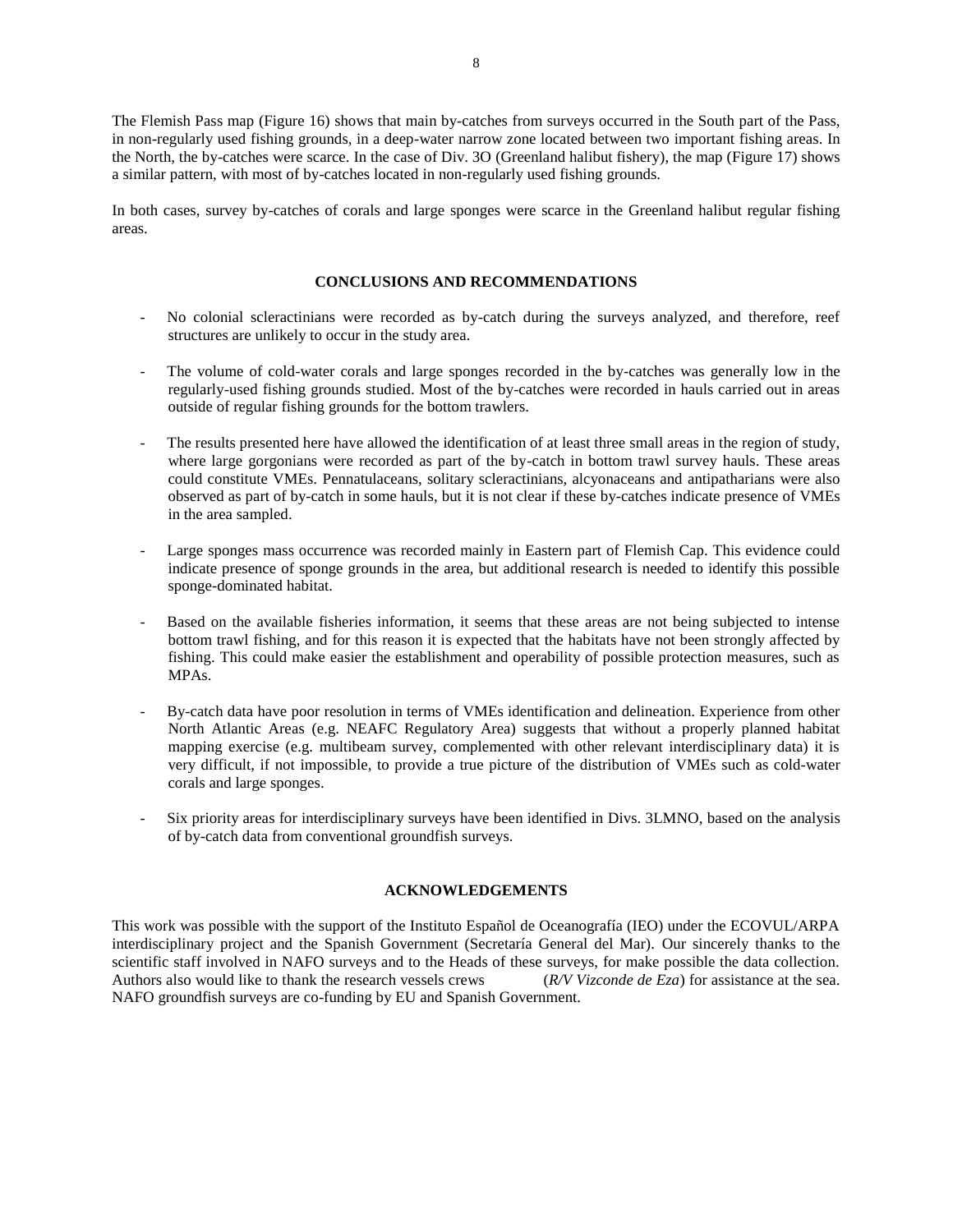## **REFERENCES**

CASAS, J.M. 2007. The Spanish Shrimp Fishery on Flemish Cap (Division 3M) and Division 3L in 2006. Serial No. N5463. NAFO SCR Doc. 07/77.

CASAS, J.M. and J. TERUEL. 2006. Northern Shrimp (*Pandalus borealis*, Krøyer) from Spanish Bottom Trawl Survey 2006 in NAFO Divisions 3LNO. NAFO SCR Doc. 06/69, Serial No. N5319.

DEL RÍO, J.L., F. GONZÁLEZ and D. GONZÁLEZ. 2003. The Spanish Fishery (1998, 2000-2002) and the Spanish 3NO survey (1995-2002) in Relation to the Skate fishery in NAFO Divisions 3NO. NAFO SCR Doc., No. 39. Serial No. N4857, 16 p.

DURÁN MUÑOZ, P., M. SAYAGO-GIL, T. PATROCINIO, A. SERRANO, F.J. MURILLO, S. PARRA, L.M. FERNÁNDEZ SALAS, M. SACAU, V. DÍAZ DEL RÍO and X. PAZ. 2007. ECOVUL/ARPA Interdisciplinary Project: Looking for a model to study the interaction between deep-water bottom fisheries and their supporting high seas ecosystems. ICES CM 2007/R:01.

DURÁN MUÑOZ, P., F.J. MURILLO, A. SERRANO, M. SAYAGO-GIL, S. PARRA, V. DÍAZ DEL RÍO, M. SACAU, T. PATROCINIO and J. CRISTOBO. 2008a. A Case Study of available methodology for the identification of Vulnerable Ecosystems/Habitats in bottom deep-sea fisheries: Possibilities to apply this method in the NAFO Regulatory Area in order to select Marine Protected Areas. Paper presented to NAFO as *Scientific Council Research Document*. May 2008.

DURÁN MUÑOZ, P., M. SAYAGO-GIL, J. CRISTOBO, S. PARRA, A. SERRANO, V. DÍAZ DEL RÍO, T. PATROCINIO, M. SACAU, J. MURILLO, D. PALOMINO, M. DOMÍNGUEZ and L.M. FERNÁNDEZ-SALAS. 2008b. Suggestion on a new additional closure in order to refine the advice on cold water corals protection in the NEAFC Regulatory Area (*Hatton Bank*: ICES XIIb & VIb1) based on ECOVUL/ARPA data. Working Document presented to the Working Group on Deep-Water Ecology. Copenhagen. 10-14 March 2008.

EDINGER, E., K. BAKER, R. DEVILLERS, and V. WAREHAM. 2007. Cold-water corals off Newfoundland and Labrador: Distribution and Fisheries Impacts. *World Wildlife Fund Canada*, 49 pp.

FAO. 2008a. Technical Consultation on International Guidelines for the Management of Deep-sea Fisheries in the High Seas. Rome, 4-8 Feb 2008: Draft International Guidelines for the Management of Deep-Sea Fisheries in the High Seas. Bangkok 11-14 Sept 2007.

FAO. 2008b. Technical Consultation on International Guidelines for the Management of Deep-sea Fisheries in the High Seas. Rome, 4-8 Feb 2008: Advance Copy of the Report of the Workshop on Data and Knowledge in deep-sea Fisheries in the High Seas. Rome, 5-7 Nov 2007.

FREESE, J.L. 2001. Trawl-induced damage to sponges observed from a research submersible*. Marine Fisheries Review*, 63: 7-13.

FREIWALD, A., J.H. FOSSA, A. GREHAN, T. KOSLOW and J.M. ROBERTS. 2004. Cold-water coral reefs. UNEP-WCMC, Cambridge.

GASS, S.E. and J.M.H. WILLISON. 2005. An assessment of the distribution of deep sea corals in Atlantic Canada by using both scientific and local forms of knowledge. Pages 223-245 in A. Freiwald, and J.M Robertes, eds. *Coldwater Corals and Ecosystems*. Springer-Verlag, Berlin Heidelberg, 1243 pp.

GONZÁLEZ, F., J.L. DEL RÍO, A. VÁZQUEZ, E. ROMÁN, M. CASAS and G. RAMILO. 2007. Spanish Research Report for 2006. NAFO SCS Doc. 07/ 08 Serial No. N5355.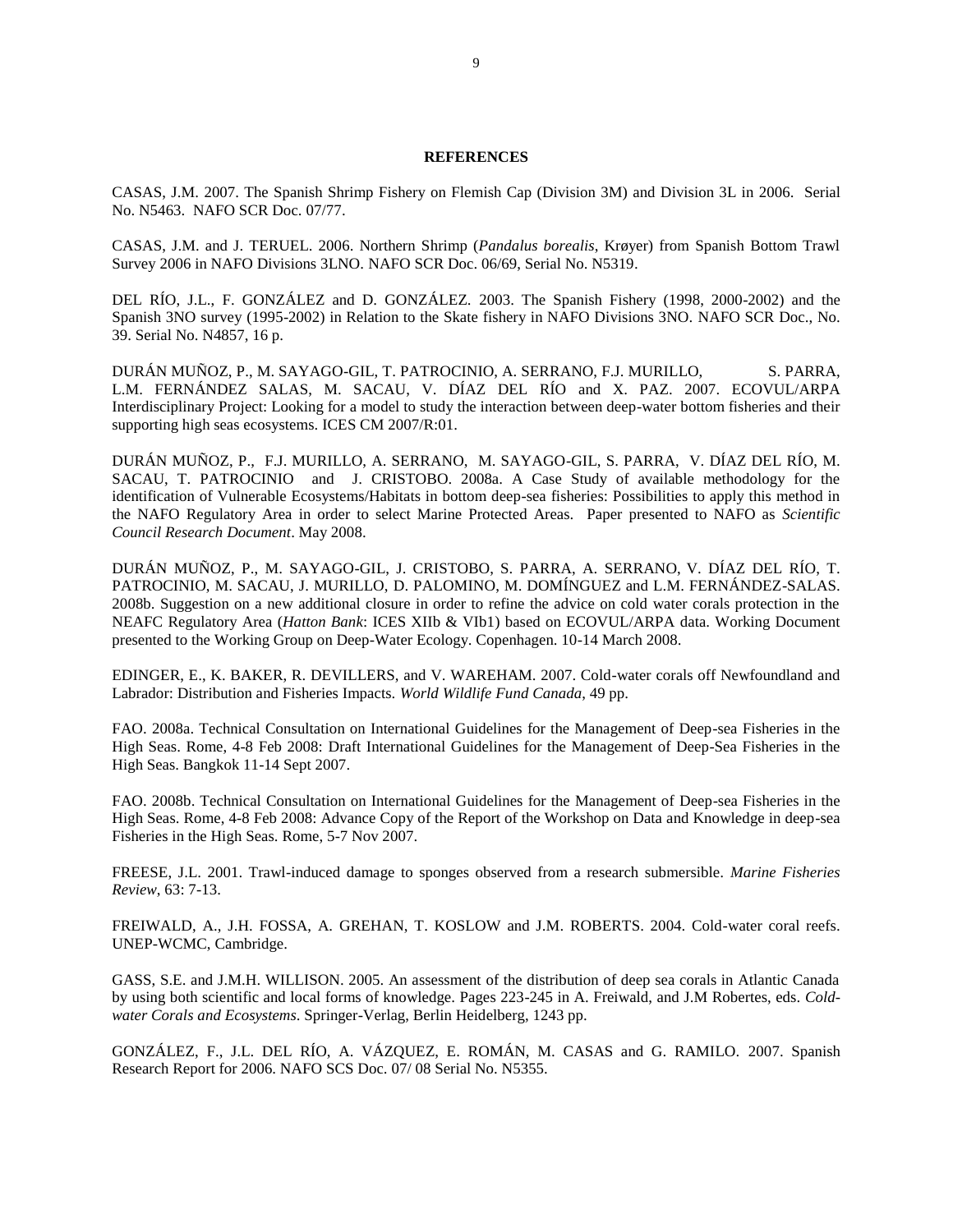GONZÁLEZ-TRONCOSO, D., E. ROMÁN and X. PAZ, 2006a. Results for Greenland Halibut and American Plaice of the Spanish Survey in NAFO Divisions 3NO: Biomass, Length Distribution and Age Distribution for the Period 1997-2005. NAFO SCR Doc. 06/12 Serial No. N5227.

GONZÁLEZ-TRONCOSO, D., J.M. CASAS and F. SABORIDO-REY. 2006b. Results from Bottom Trawl Survey on Flemish Cap of July-August 2005. *NAFO SCR Doc.06/16 Serial No. N5231.*

GONZÁLEZ-TRONCOSO, D., M SACAU, and F. GONZÁLEZ. 2007. A study of Spanish Greenland halibut commercial effort and CPUE in 3LMNO using GIS with comparisons to the Spanish Div. 3NO survey and EU Flemish Cap survey catches. NAFO SCR Doc. 07/54 Serial No. N5406.

ICES 2005. Report of the Working Group on Deep-water Ecology (WGDEC). ICES CM 2005/ACE:02 REF. E. G.

ICES 2007. Report of the Working Group on Deep-water Ecology (WGDEC). ICES CM 2007/ACE:01 REF. LRC.

ICES-NAFO 2008. Report of the ICES-NAFO Joint Working Group on Deep-water Ecology (WGDEC). ICES CM 2008/ACOM:45 REF. WGECO, WGDEC, NAFO.

KLITGAARD, A.B. and O.S. TENDAL. 2004. Distribution and species composition of mass occurrences of large – sized sponges in the northeast Atlantic*. Progress in Oceanography* 61: 57-98.

KULKA, D.W. and D.A. PITCHER. 2001. Spatial and Temporal Patterns in Trawling Activity in the Canadian Atlantic and Pacific. ICES CM 2001/R:02.

LAFFOLEY, D. d'A. 2006. The WCPA - Marine Plan of Action. Working together to secure a global, representative system of lasting networks of Marine Protected Areas (consultation version). IUCN WCPA, Gland, Switzerland. 26 pp.

MORTENSEN, P.B. and L. BUHL-MORTENSEN. 2004. Distribution of deep-water gorgonian corals in relation to benthic habitat features in the Northeast Channel (Atlantic Canada). *Marine Biology* 144: 1223-1238.

MORTENSEN, P.B., L. BUHL-MORTENSEN and D.C. GORDON. 2006. Distribution of deep-water corals in Atlantic Canada. *Proceedings of 10th International Coral Reef Symposium*: 1832-1848.

MURILLO, F.J., P. DURAN MUÑOZ, M. MANDADO, T. PATROCINIO and G. FERNÁNDEZ. 2008. By-catch of cold-water corals from an Experimental Trawl Survey (NAFO 6EF). WGDEC Meeting. 10-14 March 2008. Copenhagen.

NAFO. 2006. Northwest Atlantic Fisheries Organization. Report of the Fisheries Commission 28<sup>th</sup> Annual Meeting, 18-22 September 2006. Darmouth, Nova Scotia, Canada. NAFO/FC Doc. 06/14. Serial No. 5312, 58 pp.

NAFO. 2007. Northwest Atlantic Fisheries Organization. Report of the Fisheries Commission 29<sup>th</sup> Annual Meeting, 18-24 September 2007. Lisbon, Portugal. NAFO/FC Doc. 07/24 Serial No. 5479, 89 pp.

NEAFC. 2007. Recommendation by the North East Atlantic Fisheries Commission at its annual meeting in November 2006 to adopt conservation and management measures by closing certain areas in the Regulatory Area in order to Project deep-water corals. [http://www.neafc.org/measures/measures-2007/docs/rec-9-2007\\_hatton-rockall](http://www.neafc.org/measures/measures-2007/docs/rec-9-2007_hatton-rockall-closures-pdf)[closures-pdf.](http://www.neafc.org/measures/measures-2007/docs/rec-9-2007_hatton-rockall-closures-pdf)

NEAFC. 2008. Recommendation by the North East Atlantic Fisheries Commission in accordance with article 5 of the convention on future multilateral cooperation in north-east Atlantic fisheries at its annual meeting in November 2007 to adopt conservation and management measures by closing certain areas in the regulatory area in order to protect deep-water corals. [http://www.neafc.org/measures/current\\_measures/docs/09-rec\\_corals.pdf](http://www.neafc.org/measures/current_measures/docs/09-rec_corals.pdf)

PHILIPPART, C.J.M. 1998. Long-term impacts of bottom fisheries on several by-catch species of demersal fish and benthic invertebrates*. ICES J. Mar Sci* 55: 342-252.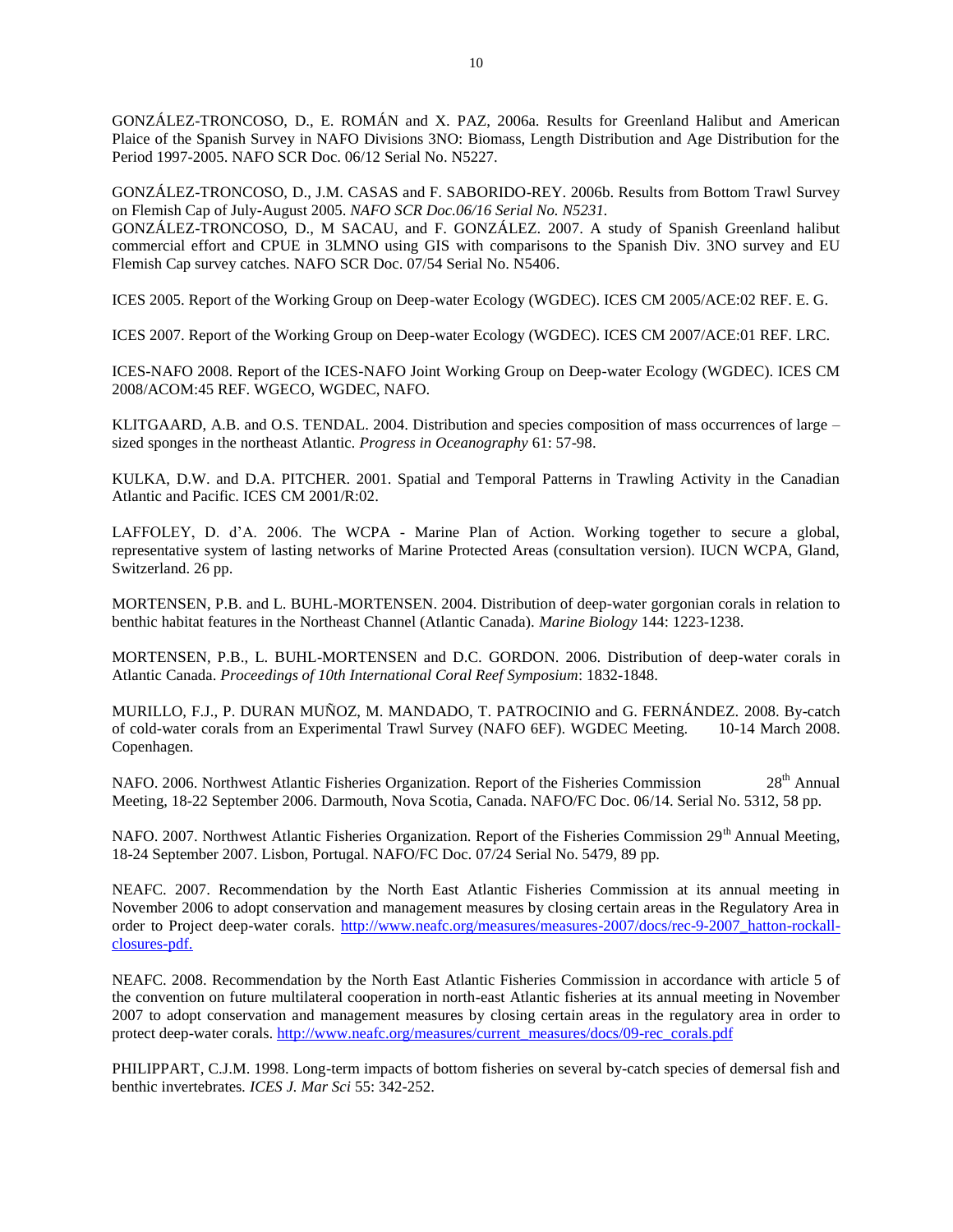PROBERT, P.K., D.G. MCKNIGHT and S.L. GROVE. 1997. Benthic invertebrate by-catch from a deep-water trawl fishery, Chatham Rise, New Zealand. *Aquatic Conservation: Marine and Freshwater Ecosystems* 7: 27-40.

ROGERS, A.D., M.R. CLARK, J.M. HALL-SPENCER and K.M. GJERDE. 2008. The Science behind the Guidelines: A Scientific Guide to the FAO Draft International Guidelines (December 2007) For the Management of Deep-Sea Fisheries in the High Seas and Examples of How the Guidelines May Be Practically Implemented. IUCN, Switzerland, 2008.

SERRANO, A., F. SÁNCHEZ, J.E. CARTES, J.C. SORBE, S. PARRA, I. FRUTOS, I. OLASO, F. VELASCO, A. PUNZÓN, A. MUÑOZ, M. GÓMEZ, C. POLA and I. PRECIADO. 2005. ECOMARG Project: A multidisciplinary study of Le Danois Bank (Cantabrian Sea, N Spain) ICES CM 2005/P:11.

UNGA. 2005. Resolución aprobada por la Asamblea General. 59/25. La pesca sostenible, incluso mediante el Acuerdo de 1995 sobre la aplicación de las disposiciones de la Convención de las Naciones Unidas sobre el Derecho del Mar de Diciembre de 1982 relativas a la conservación y ordenación de las poblaciones de peces transzonales y las poblaciones de peces altamente migratorios, e instrumentos conexos. 17 de enero de 2005. Ref.: A/Res/59/25.

UNGA. 2007. Resolución aprobada por la Asamblea General. 61/105. La pesca sostenible, incluso mediante el Acuerdo de 1995 sobre la aplicación de las disposiciones de la Convención de las Naciones Unidas sobre el Derecho del Mar de Diciembre de 1982 relativas a la conservación y ordenación de las poblaciones de peces transzonales y las poblaciones de peces altamente migratorios, e instrumentos conexos. 6 de marzo de 2007. *Ref.: A/Res/61/105.*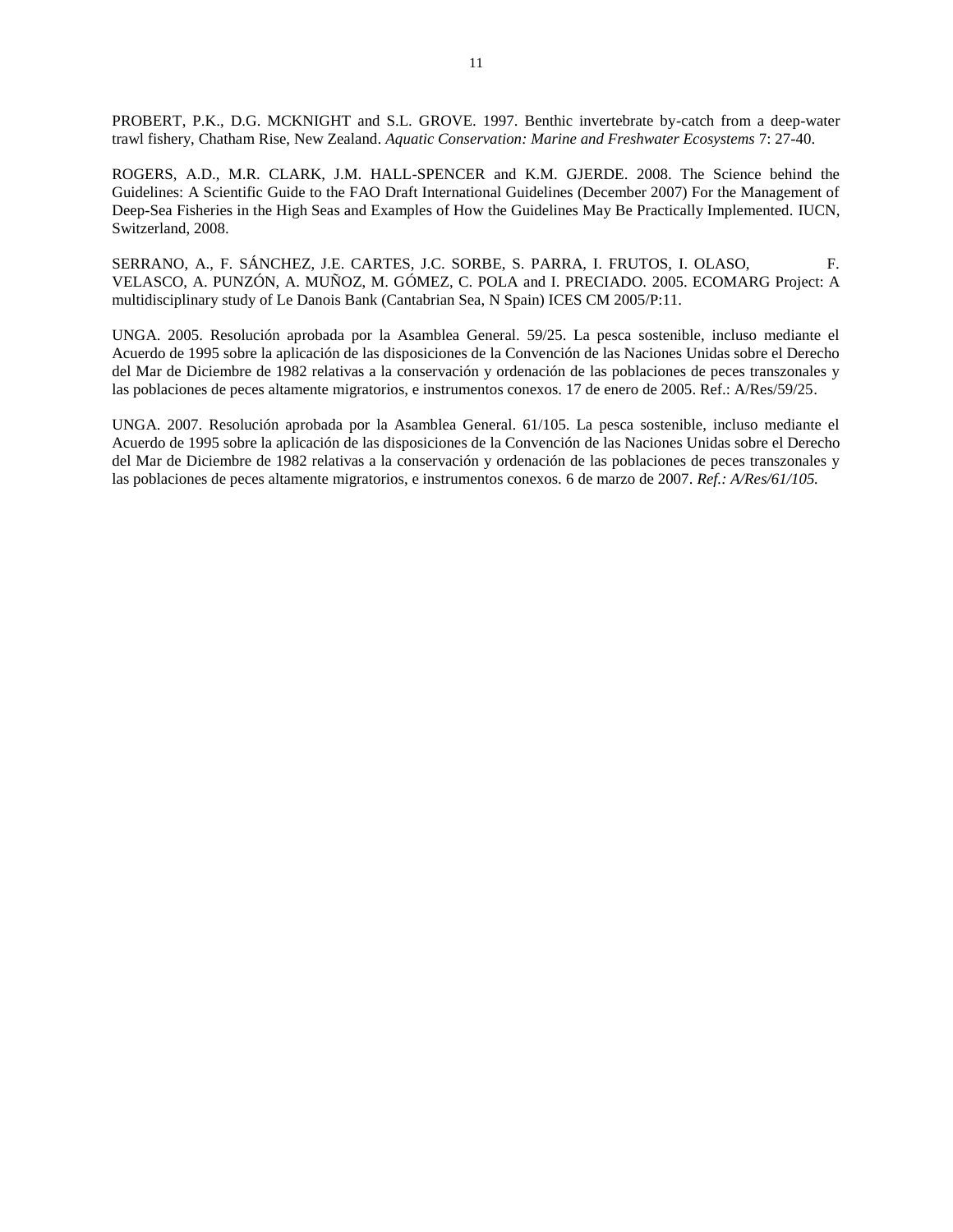|                     |                             | 3L          | Canada<br>EEZ (3L) | 3 <sub>M</sub> | 3N                        | 30          |
|---------------------|-----------------------------|-------------|--------------------|----------------|---------------------------|-------------|
| <b>ALCYONACEA</b>   |                             |             |                    |                |                           |             |
|                     | Anthomastus grandiflorus    | $\mathbf X$ |                    | X              | $\boldsymbol{\mathrm{X}}$ | $\mathbf X$ |
|                     | Duva florida                | $\mathbf X$ | X                  | $\mathbf X$    | X                         | X           |
|                     | Gersemia sp                 | $\mathbf X$ |                    |                | $\mathbf X$               | $\mathbf X$ |
|                     | Nephtheidae                 | $\mathbf X$ | X                  | X              | X                         |             |
|                     | Telestula sp                |             |                    | $\mathbf X$    |                           |             |
| <b>GORGONACEA</b>   |                             |             |                    |                |                           |             |
|                     | Acanella arbuscula          | $\mathbf X$ | X                  | X              | X                         | X           |
|                     | Acanthogorgia armata        | $\mathbf X$ |                    | X              |                           |             |
|                     | Anthothela grandiflora      |             |                    | X              |                           |             |
|                     | Gorgonacea indet.           |             |                    |                | X                         |             |
|                     | Keratoisis ornata           | $\mathbf X$ |                    | $\mathbf X$    | $\mathbf X$               |             |
|                     | Paragorgia arborea          | $\mathbf X$ | X                  | X              |                           |             |
|                     | Paramuricea sp              | $\mathbf X$ | X                  | X              |                           |             |
|                     | Primnoa resedaeformis       |             | X                  | X              |                           |             |
|                     | Radicipes gracilis          | $\mathbf X$ |                    | X              |                           |             |
|                     | Swiftia sp                  |             |                    | $\mathbf X$    |                           |             |
| PENNATULACEA        |                             |             |                    |                |                           |             |
|                     | Anthoptilum sp              | $\mathbf X$ | X                  | X              | X                         | X           |
|                     | Distichoptilum gracile      | $\mathbf X$ |                    | X              |                           | $\mathbf X$ |
|                     | Funiculina quadrangularis   | $\mathbf X$ |                    | X              |                           | X           |
|                     | Halipteris sp               | $\mathbf X$ |                    | $\mathbf X$    |                           | X           |
|                     | Kophobelemnon sp            |             |                    | $\mathbf X$    |                           |             |
|                     | Pennatula phosphorea        | $\mathbf X$ | X                  | X              | X                         | X           |
|                     | Pennatula grandis           | $\mathbf X$ | $\mathbf X$        | X              | $\mathbf X$               | X           |
|                     | Pennatulacea indet 1        |             |                    | $\mathbf X$    |                           |             |
|                     | Pennatulacea indet 2        |             |                    |                |                           | X           |
|                     | Umbellula sp                |             |                    | X              | X                         |             |
| <b>ANTIPATHARIA</b> |                             |             |                    |                |                           |             |
|                     | Antipatharia indet.         | $\mathbf X$ | X                  | $\mathbf X$    |                           |             |
| <b>SCLERACTINIA</b> |                             |             |                    |                |                           |             |
|                     | Caryophylliidae indet.      | $\mathbf X$ |                    |                |                           |             |
|                     | Flabellum alabastrum        | $\mathbf X$ | X                  | $\mathbf X$    | X                         | $\mathbf X$ |
|                     | Vaughanella cf. margaritata | $\mathbf X$ |                    |                |                           |             |

**Table 1. -** Preliminary list of coral species or superior taxa recorded for Spanish/EU groundfish surveys (2005-2007) in NAFO Regulatory Area (Div. 3LMNO) and Canada EEZ (Div. 3L).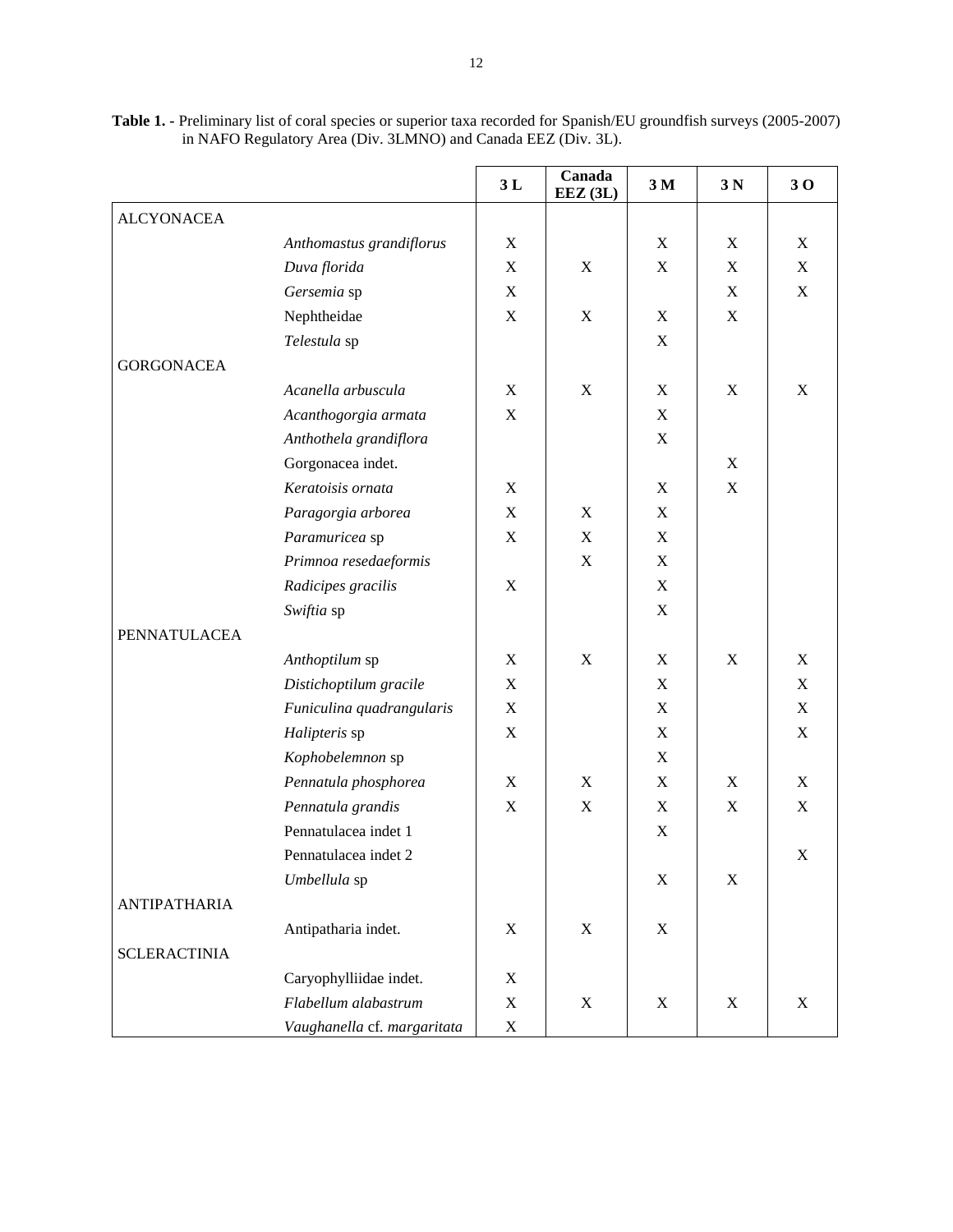

**Figure 1.** - Spanish/EU groundfish surveys (2005-2007) start haul positions in NAFO Area (Divs. 3LMNO). Grey dots correspond to start haul positions of Plauxa survey 2005-2007 (Divs. 3NO), blue dots correspond to start haul positions of Flemish Cap survey 2006-2007 (Div. 3M), red dots correspond to start haul positions of Fletan Negro survey 2006-2007 (Div. 3L) and green dots correspond to start haul positions of Canada EEZ survey 2007 (Div. 3L).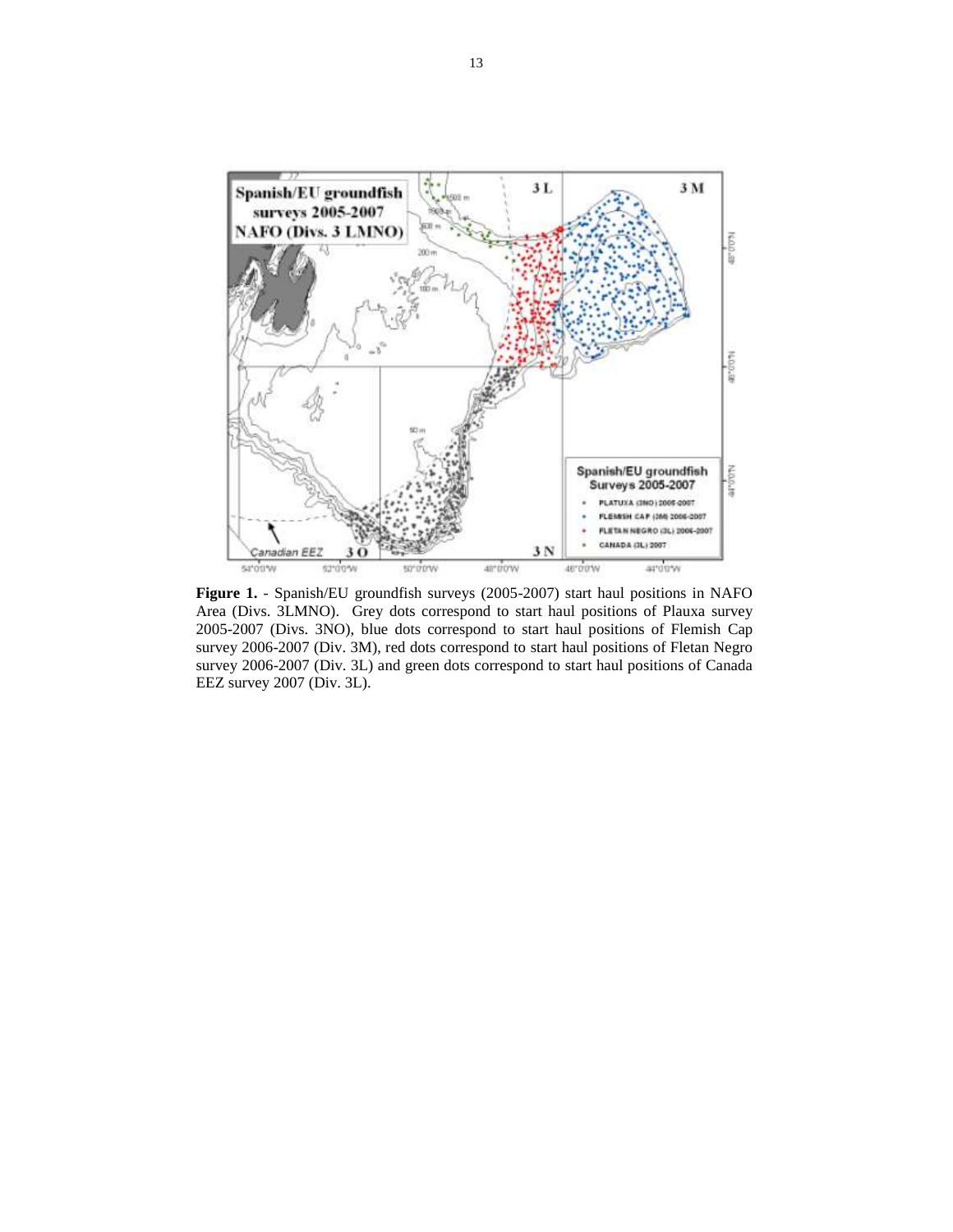

**Figure 2.** - Footprint of the Spanish Greenland halibut fishery for period 2001-2006 in the NAFO Regulatory Area (Divs. 3LMNO). Information from NAFO observers on board commercial trawlers. Effort percentage values per rectangle of 0.2 x 0.2 degrees. For more details see González-Troncoso et al. (2007).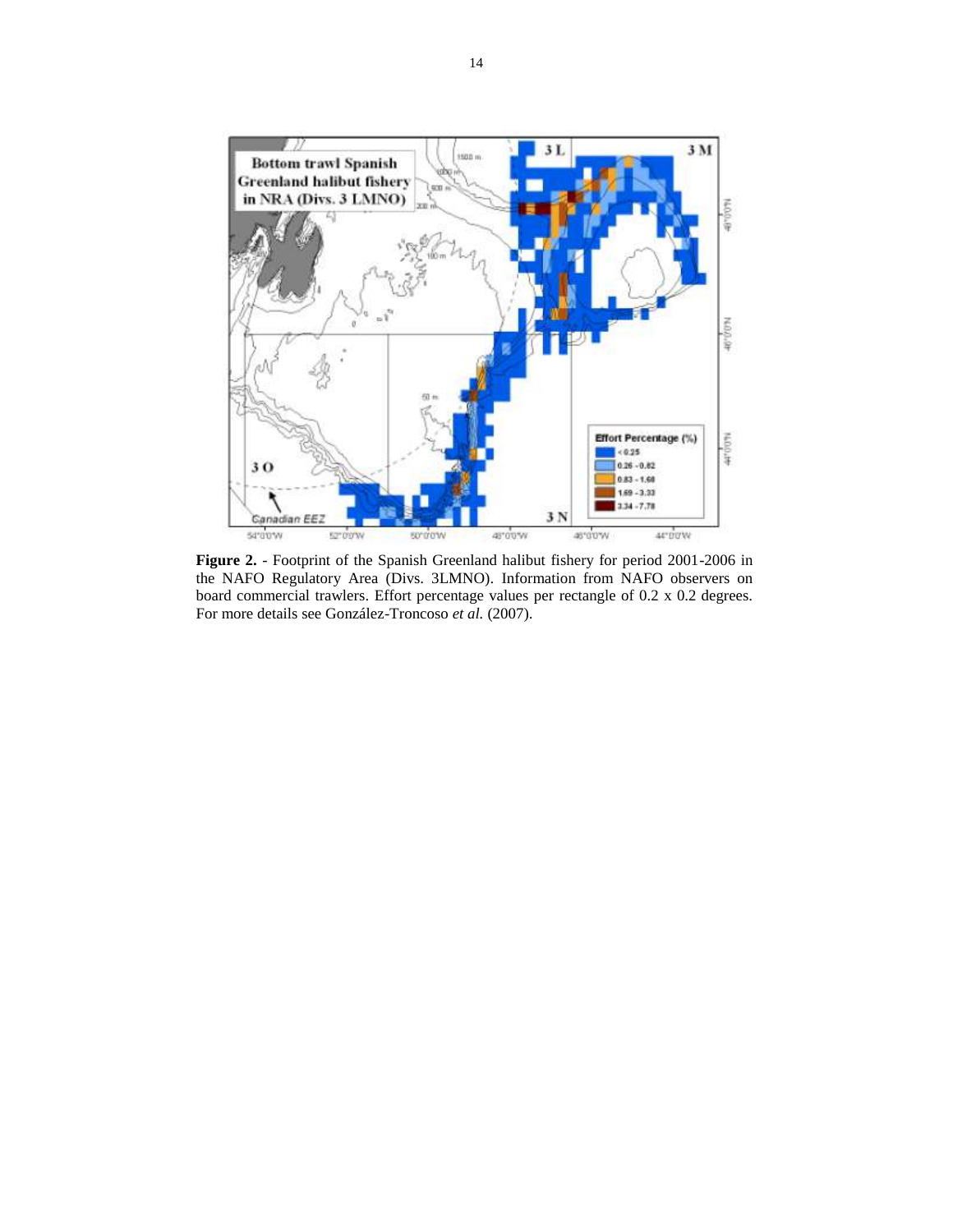

**Figure 3. -** Spanish Greenland Halibut fishery in NRA for 2001-2006 period. Effort percentage values per rectangle of 0.2 x 0.2 degrees, from González-Troncoso *et al.,* 2007.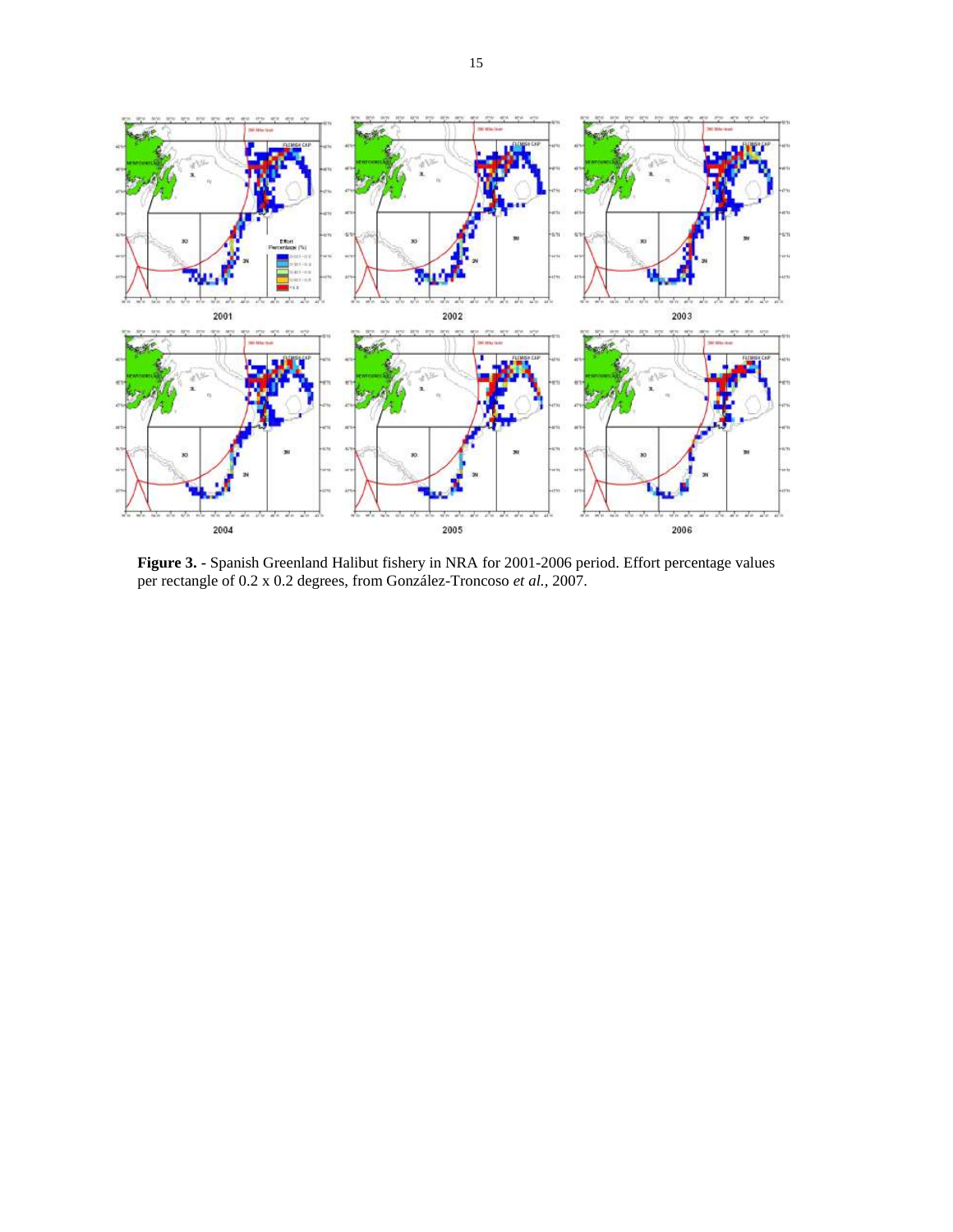

**Figure 4.** - Total cold-water coral by-catch (kg/haul) recorded during Spanish/EU groundfish surveys (2005-2007) in NAFO Area (Divs. 3LMNO). In terms of biomass, bottom trawl by-catches obtained by haul ranged from a maximum of 68.979 kg to a minimum of 0.001 kg. Footprint of the Spanish Greenland halibut fishery for period 2001-2006 is also represented, showing that most of the by-catches were recorded in hauls carried out in areas outside of regular fishing grounds for the bottom trawlers. Effort percentage values per rectangle of 0.2 x 0.2 degrees.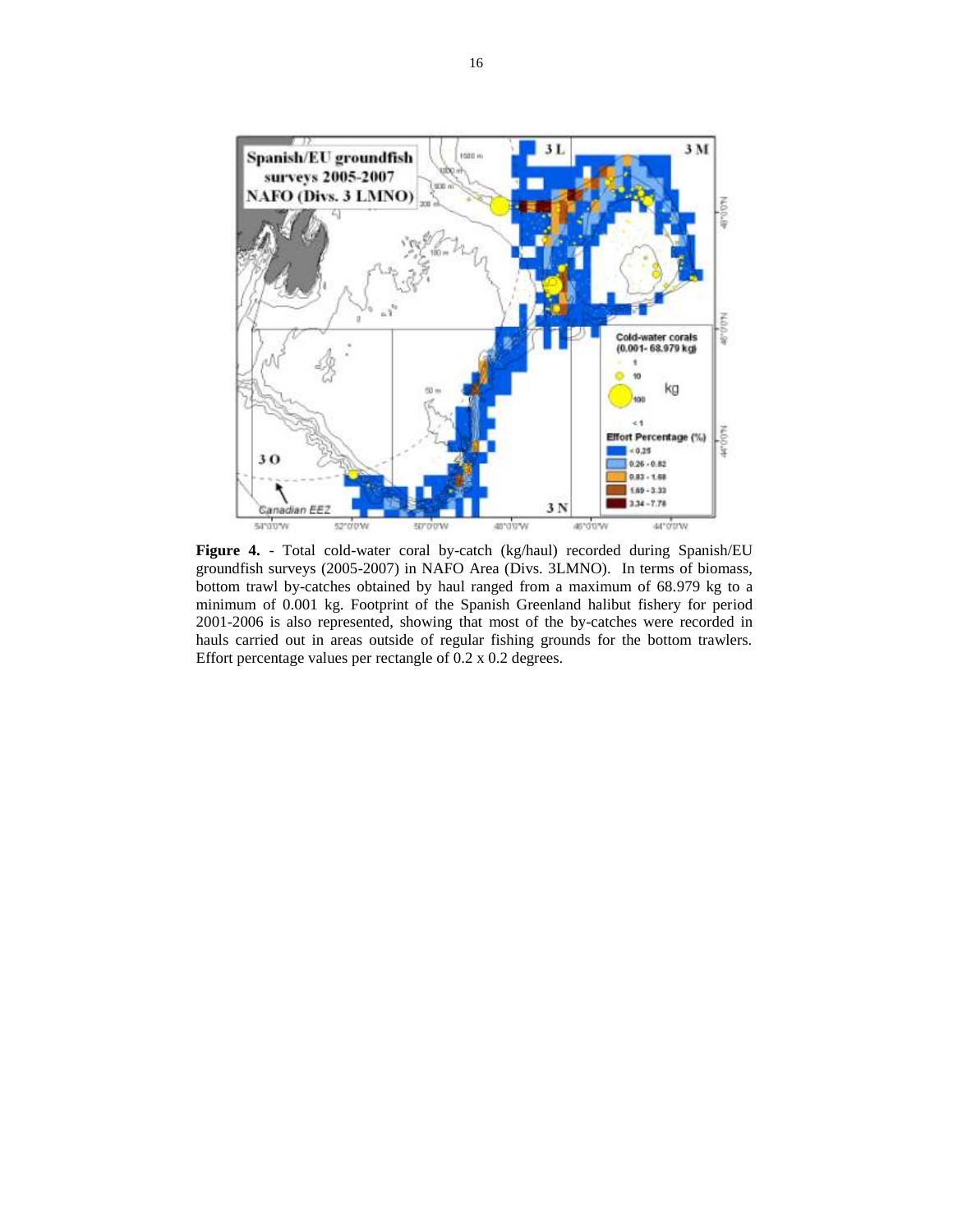

**Figure 5**. - Records of alcyonaceans by-catch (kg/haul) derived from Spanish/EU groundfish surveys data sources (2005-2007) in NAFO Area (Divs. 3LMNO). In terms of biomass, bottom trawl by-catches obtained by haul ranged from a maximum of 21.188 kg to a minimum of 0.001 kg.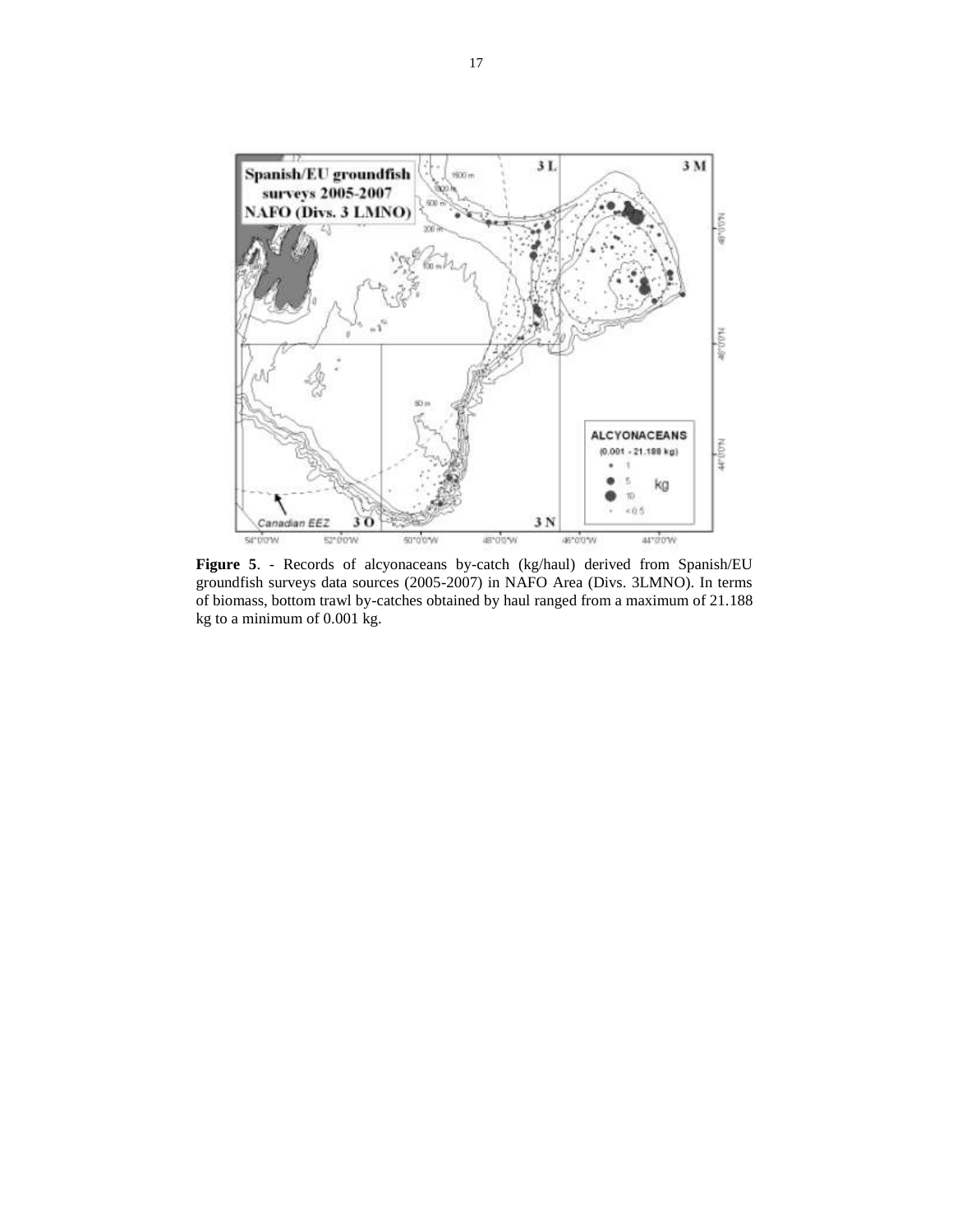

**Figure 6**. - Records of pennatulaceans (sea pens) by-catch (kg/haul) derived from Spanish/EU groundfish surveys data sources (2005-2007) in NAFO Area (Divs. 3LMNO). In terms of biomass, bottom trawl by-catches obtained by haul ranged from a maximum of 10.116 kg to a minimum of 0.001 kg.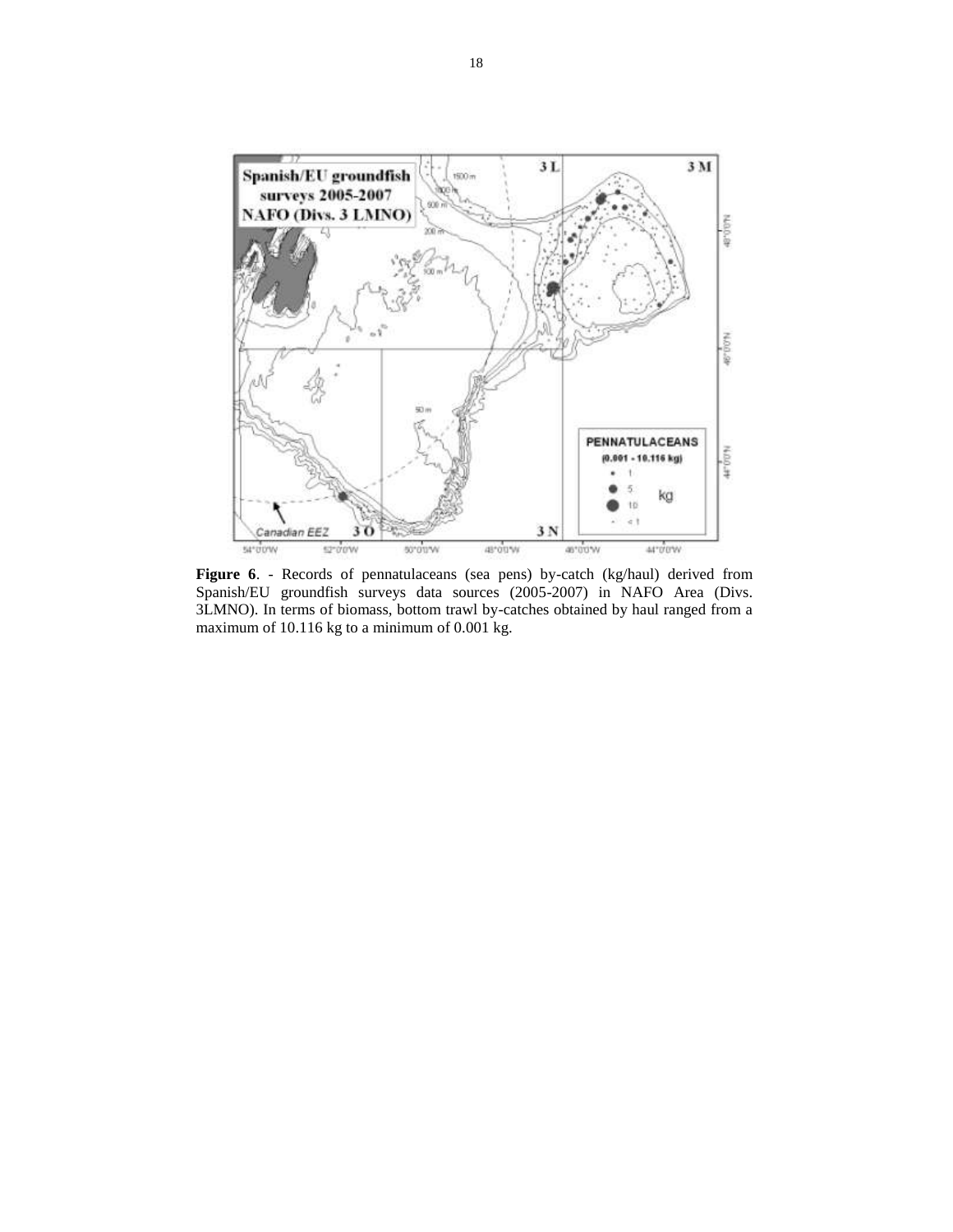

**Figure 7**. - Records of solitary scleractinians (cup corals) by-catch (kg/haul) derived from Spanish/EU groundfish surveys data sources (2005-2007) in NAFO Area (Divs. 3LMNO). In terms of biomass, bottom trawl by-catches obtained by haul ranged from a maximum of 11.005 kg to a minimum of 0.002 kg.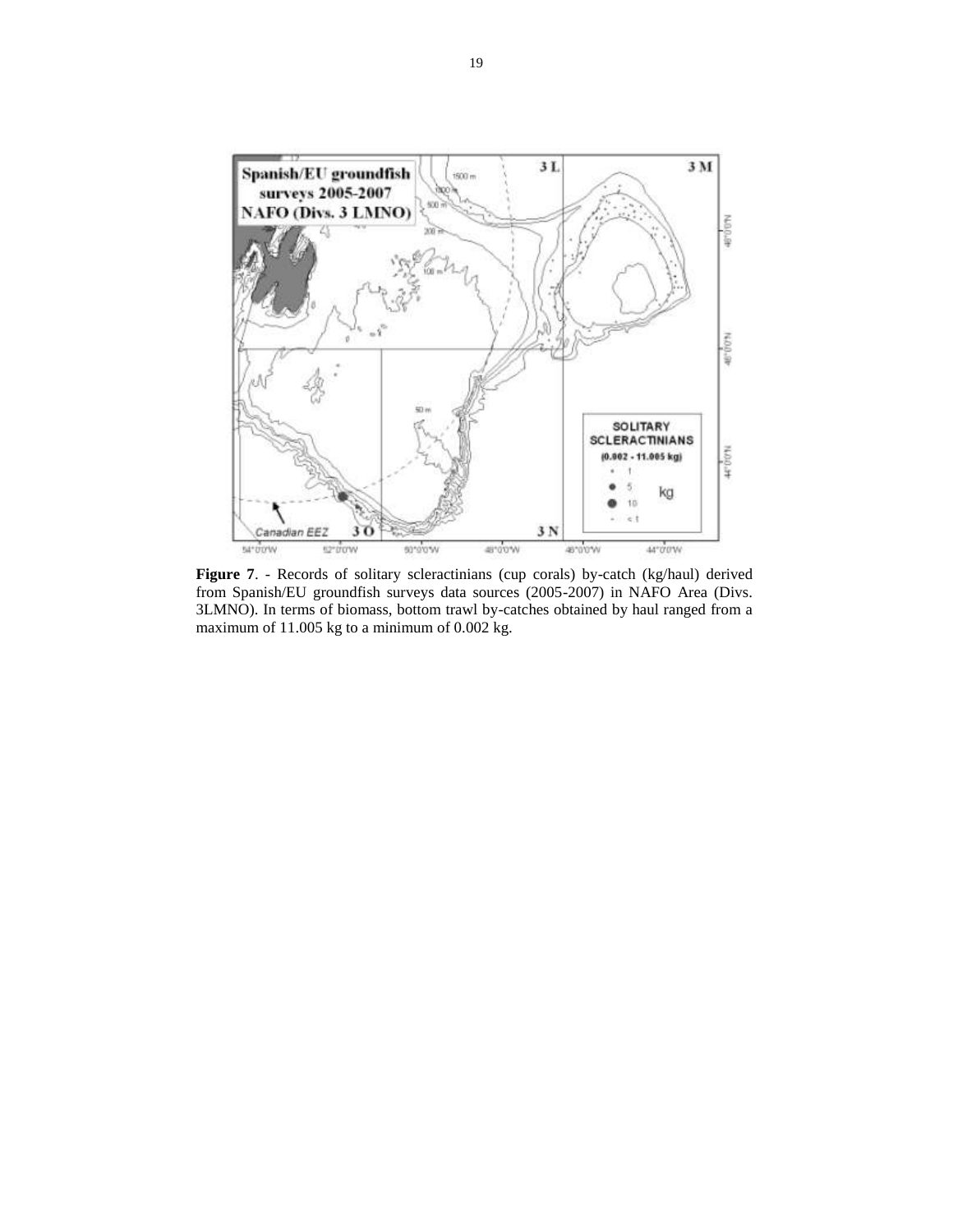

**Figure 8**. - Records of small gorgonians by-catch (kg/haul) derived from Spanish/EU groundfish surveys data sources (2005-2007) in NAFO Area (Divs. 3LMNO). In terms of biomass, bottom trawl by-catches obtained by haul ranged from a maximum of 0.230 kg to a minimum of 0.001 kg.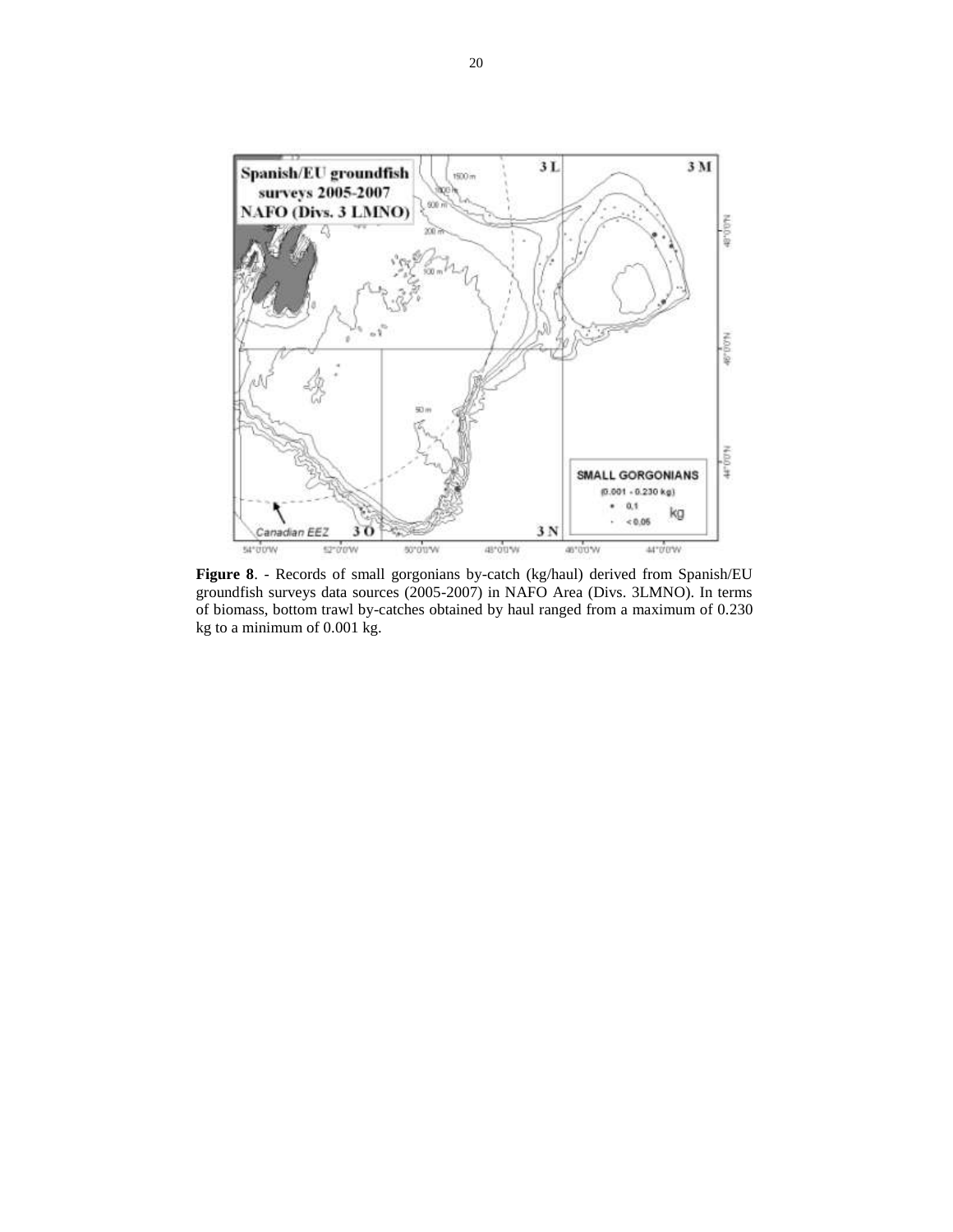

**Figure 9**. - Records of large gorgonians (sea fans) by-catch (kg/haul) derived from Spanish/EU groundfish surveys data sources (2005-2007) in NAFO Area (Divs. 3LMNO). In terms of biomass, bottom trawl by-catches obtained by haul ranged from a maximum of 68.580 kg to a minimum of 0.001 kg.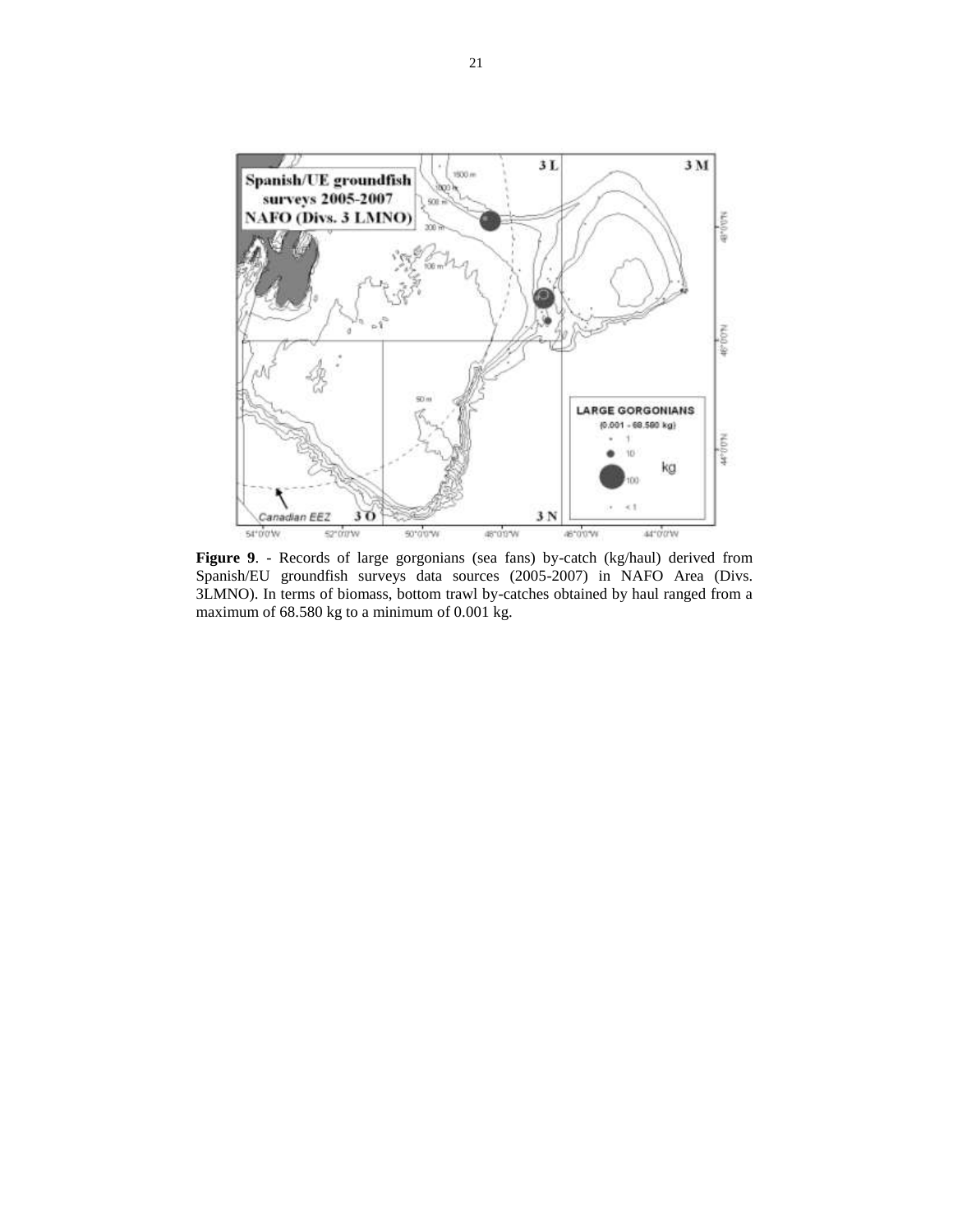

Figure 10. – Haul positions where important by-catches of large gorgonians (sea fans) were recorded during Spanish/EU groundfish surveys (2005-2007) in NAFO Area (Divs. 3LMNO). In terms of biomass, bottom trawl by-catches obtained by haul ranged from a maximum of 68.580 kg to a minimum of 1.300 kg. Three areas have been identified showing that VMEs are likely to occur in NAFO Area (Divs. 3LM). Footprint of the Spanish Greenland halibut fishery for period 2001-2006 is also represented showed that areas A and C are not being subjected to intense bottom trawl fishing. Effort percentage values per rectangle of 0.2 x 0.2 degrees.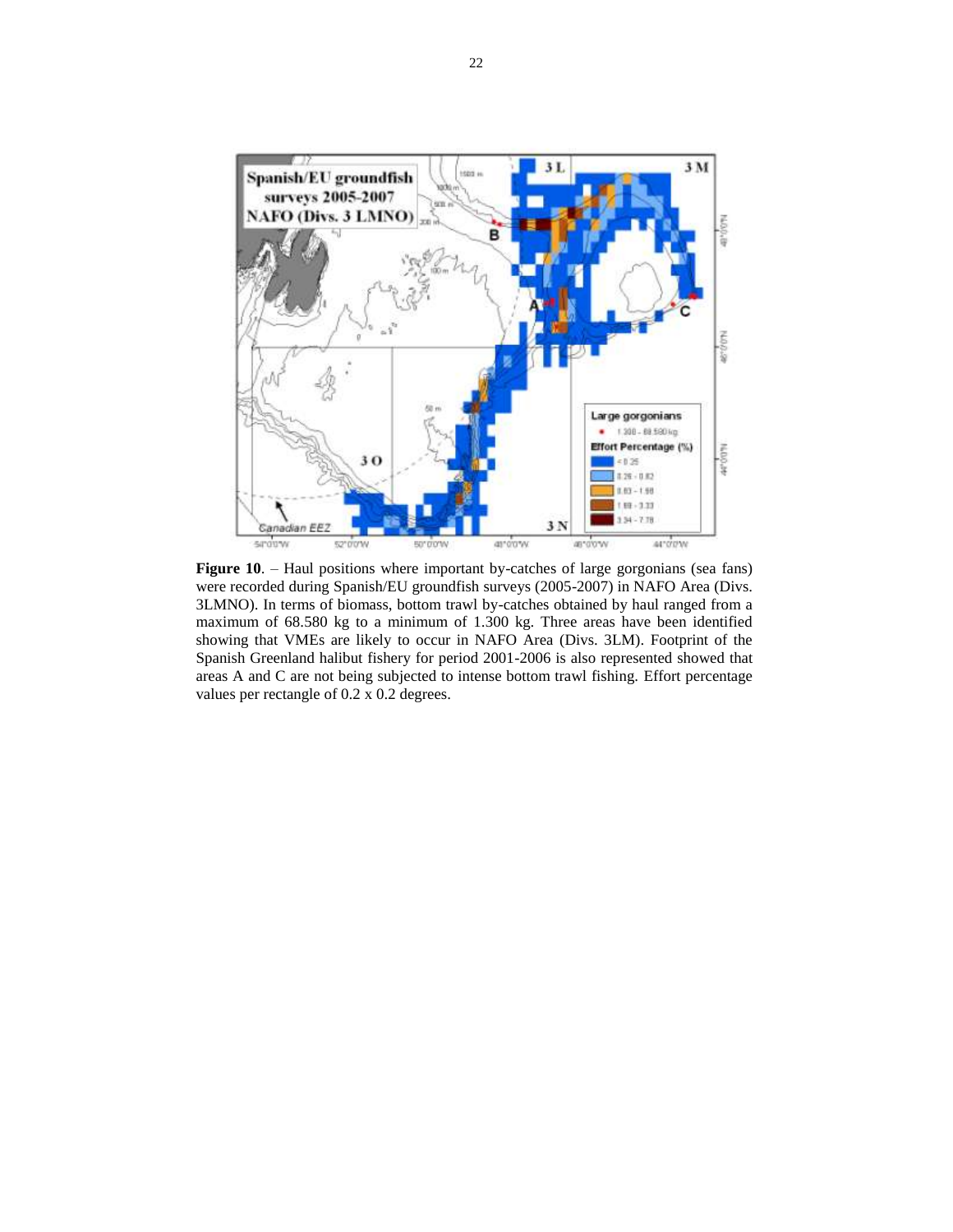

**Figure 11**. - Records of antipatharians (black corals) by-catch (kg/haul) derived from Spanish/EU groundfish surveys data sources (2005-2007) in NAFO Area (Divs. 3LMNO). In terms of biomass, bottom trawl by-catches obtained by haul ranged from a maximum of 1.800 kg to a minimum of 0.001 kg.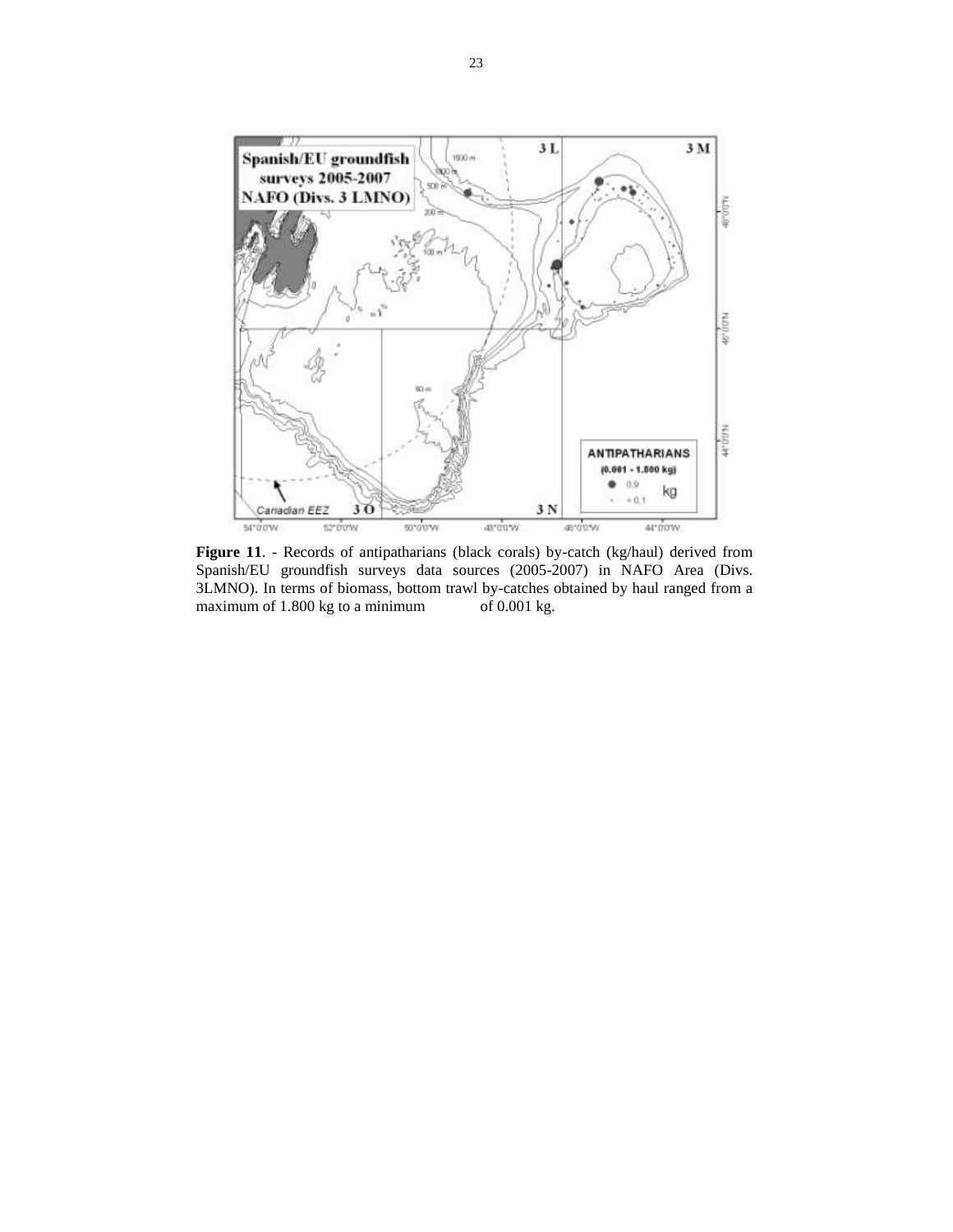

**Figure 12**. – Haul positions where large sponges by-catches (records bigger than 50 kg/haul; estimated weight in some cases) were recorded during Spanish/EU groundfish surveys (2005-2007) in NAFO Area (Divs. 3LMNO), superposing to the footprint of the Spanish Greenland halibut fishery for period 2001-2006, showing that these areas are not being subjected to intense bottom trawl fishing.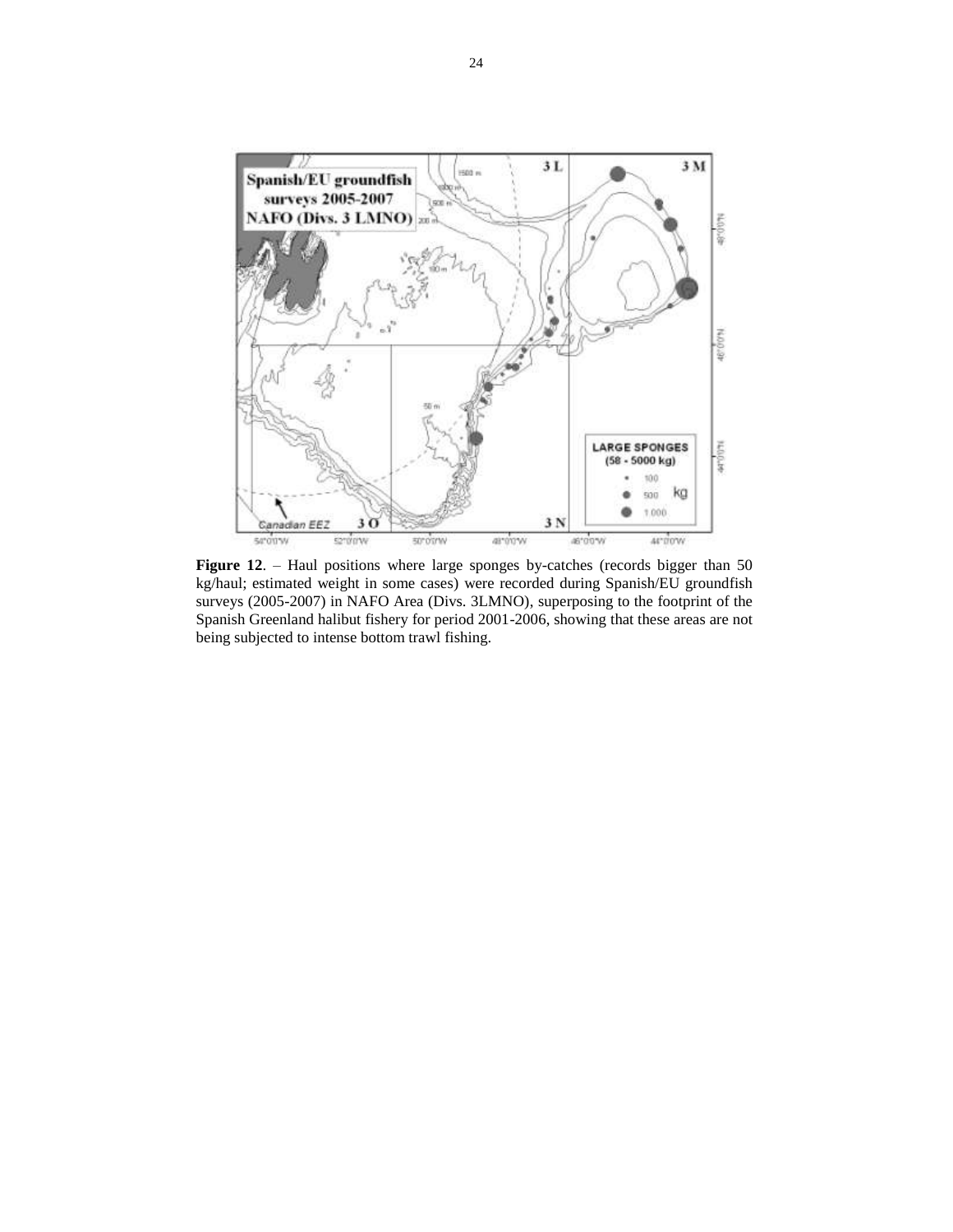

**Figure 13**. - Records of large sponges by-catch (estimated weights in some cases) derived from Spanish/EU groundfish surveys data sources (2005-2007) in NAFO Area (Divs. 3LMNO). In terms of biomass, bottom trawl by-catches obtained by haul ranged from a maximum of 5000 kg to a minimum of 58 kg (only records bigger than 50 kg/haul are represented). Effort percentage values per rectangle of 0.2 x 0.2 degrees.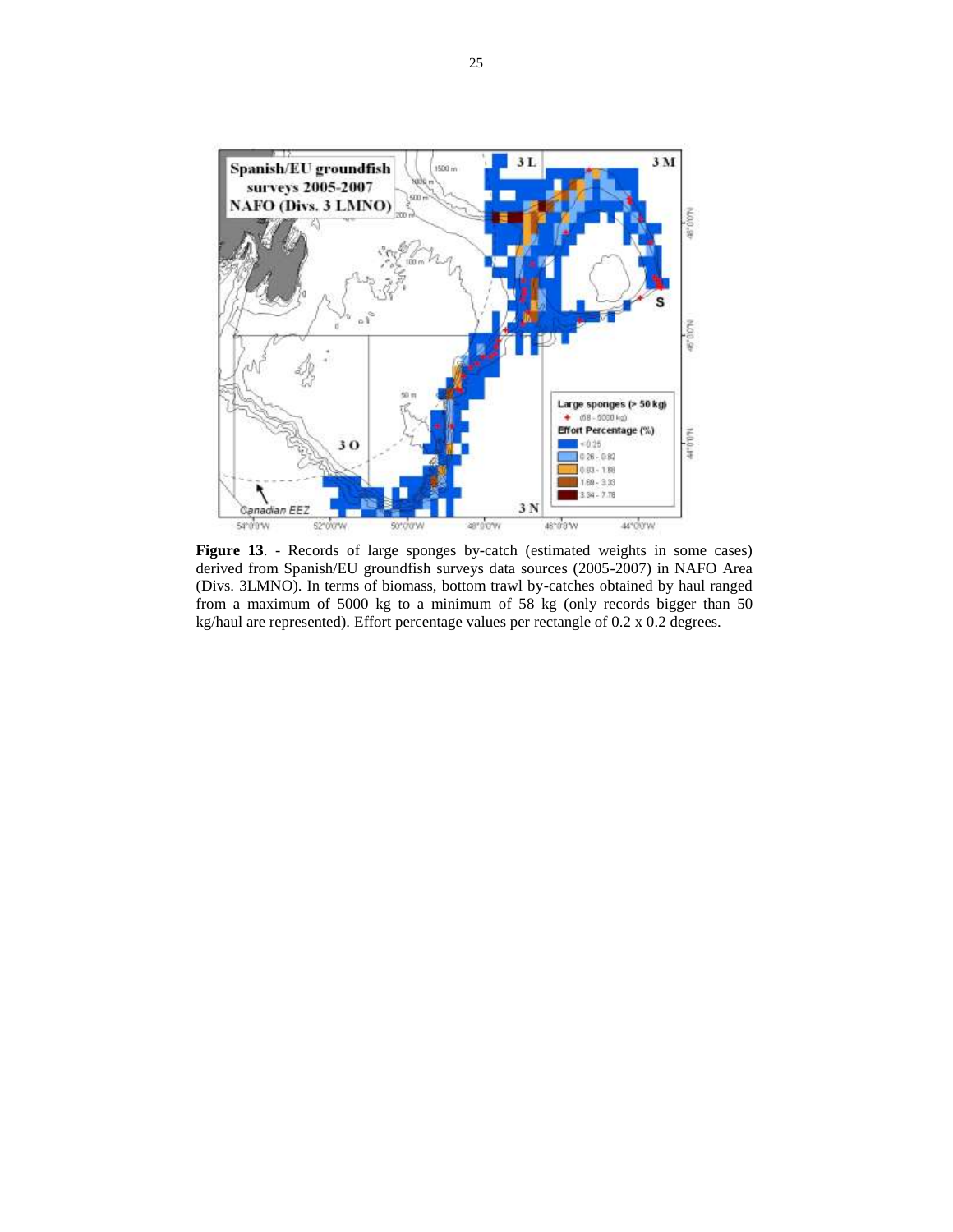

**Figure 14**. – Haul positions where important by-catches of cold-water corals (alcyonaceans, pennatulaceans, antipatharians and solitary scleractinians) were recorded during Spanish/EU groundfish surveys (2005-2007) in NAFO Area (Divs. 3LMNO). In terms of biomass, bottom trawl by-catches obtained by haul ranged from a maximum of 21.601 kg to a minimum of 2.050 kg. Three areas have been identified in NAFO Area (Divs. 3LMO), but it is not clear if they constitute VMEs. Footprint of the Spanish Greenland halibut fishery for period 2001-2006 is also represented, showing that these areas are not being subjected to intense bottom trawl fishing. Effort percentage values per rectangle of 0.2 x 0.2 degrees.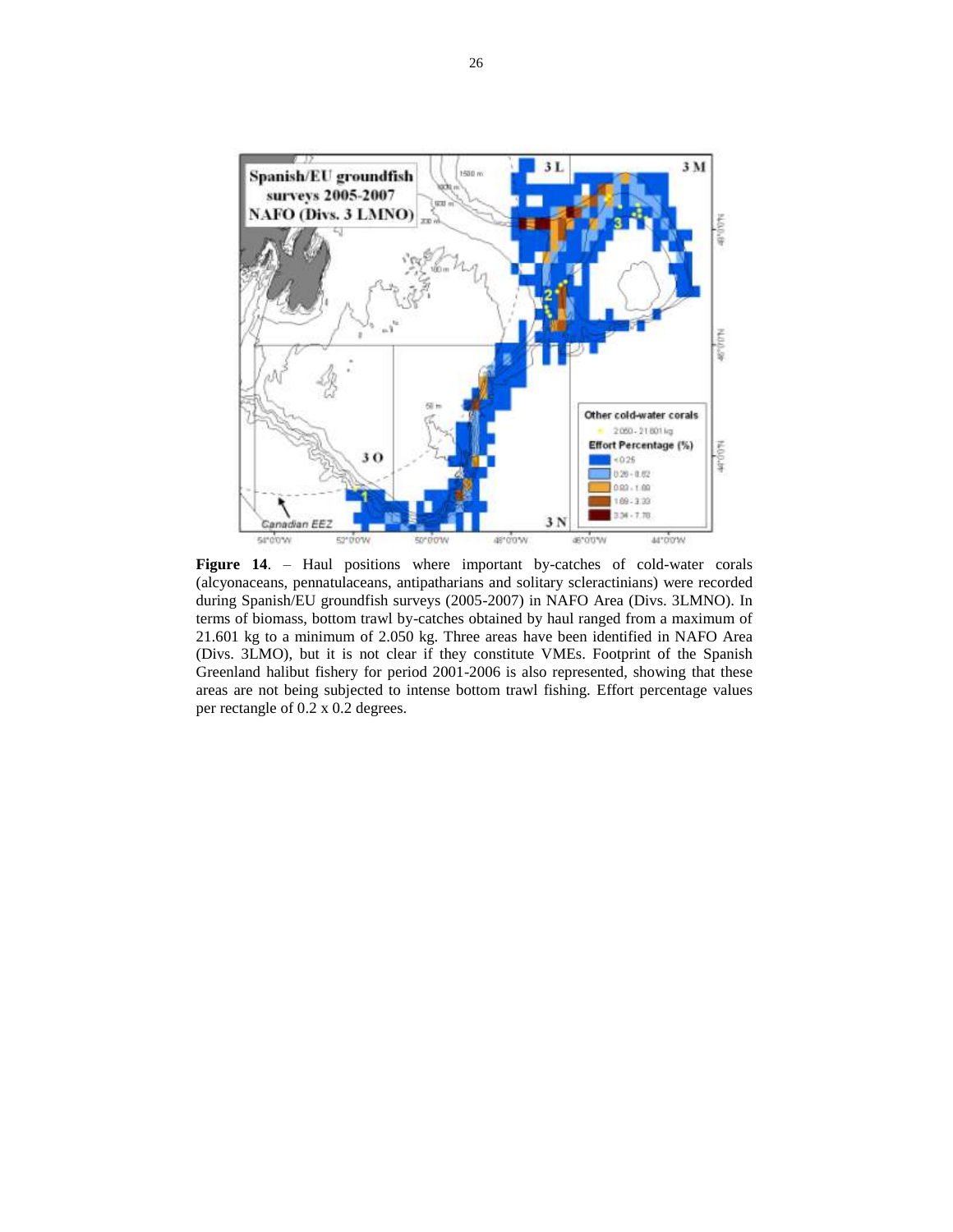

**Figure 15.** - Priority areas for interdisciplinary surveys in the NAFO waters (Divs. 3LMNO).